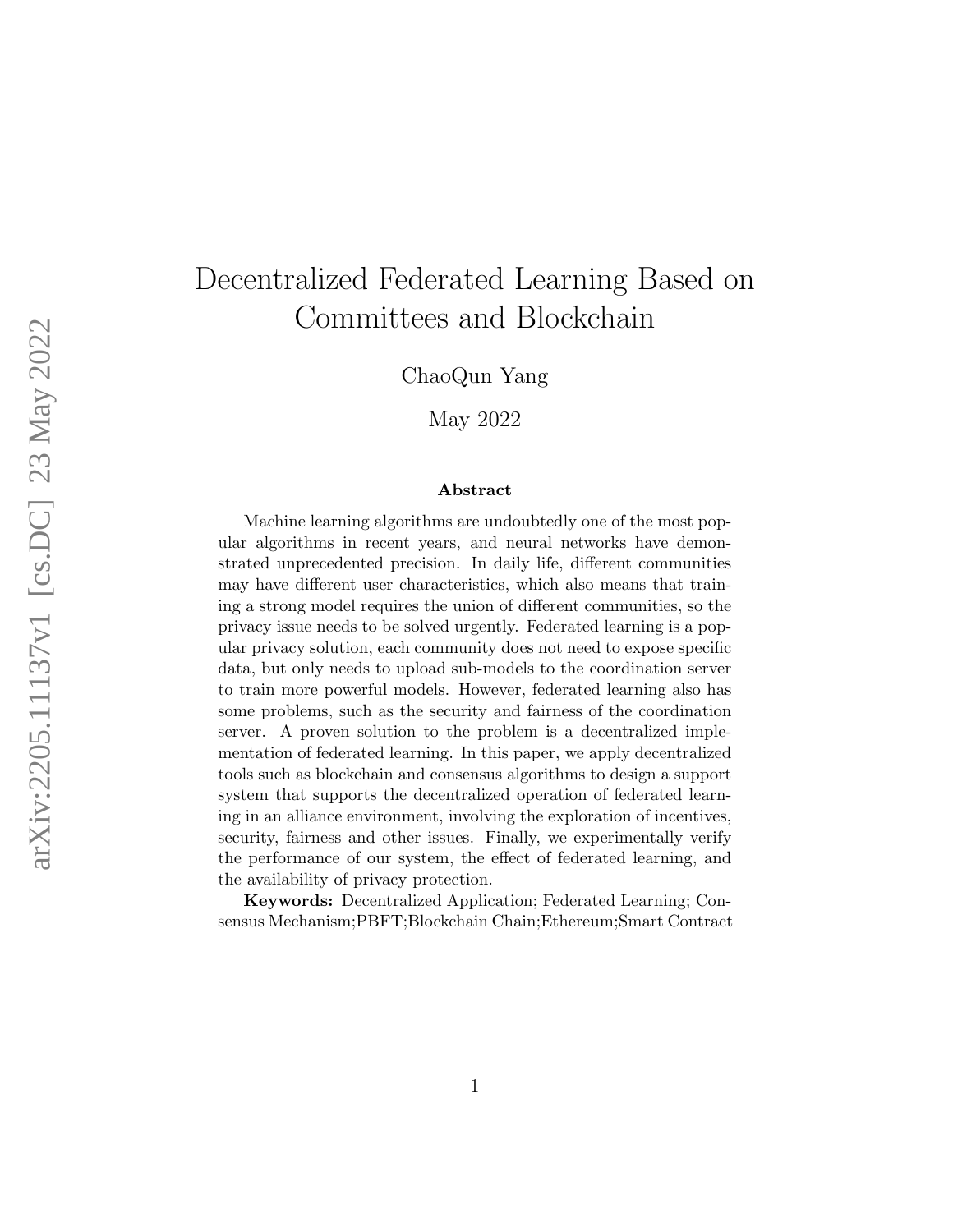## 1 Introduction

Currently, the accuracy of mainstream machine learning algorithms mainly relies on a large amount of data, from which machine learning algorithms extract features to predict or classify the next input. Therefore, the amount of data and data characteristics play a decisive role in the accuracy of machine learning algorithms, and the issue of data privacy protection is becoming more and more important. A major contradiction is that private data is private, and the key to improving the accuracy of machine learning algorithms may also lie in private data. Therefore, some privacy solutions have been proposed, such as a trusted execution environment, secure multi-party computation, federated learning, etc.

Federated learning is a proven solution to the privacy problem of machine learning. Each node does not need to directly expose the private data but uses its private data to train a sub-model locally and upload the submodel to the coordination server. After the coordination server receives these sub-models, it aggregates the sub-models into a global model through an aggregation algorithm. The global model formed by the aggregation algorithm is generally slightly less accurate than training the model directly using data, but it largely solves the problem of privacy leakage.

The operation of the federated learning system completely depends on the coordination server, so the federated learning is still a centralized system. This will bring about a serious crisis of confidence.

1. Federated machines suffer from insufficient incentives for data contributions. The centralized coordination server is not transparent during operation, and the opaque data processing process makes it impossible for the participants to supervise the coordination server, resulting in a crisis of trust. This directly leads to the inability to fully expand the incentive mechanism.

2. There are security concerns with federated machine learning. A real problem is coordinating server precautions against malicious nodes. A possible effective way is for the participants to provide a certain pledge because this will increase the cost of malicious nodes. Implementing this mechanism requires the provider of the coordination server to master the pledge provided by the participating nodes. After the server provider masters the pledges of participating nodes, the fairness and security issues he faces also make it impossible to carry out relevant measures. The resulting crisis of confidence makes this mechanism difficult to implement.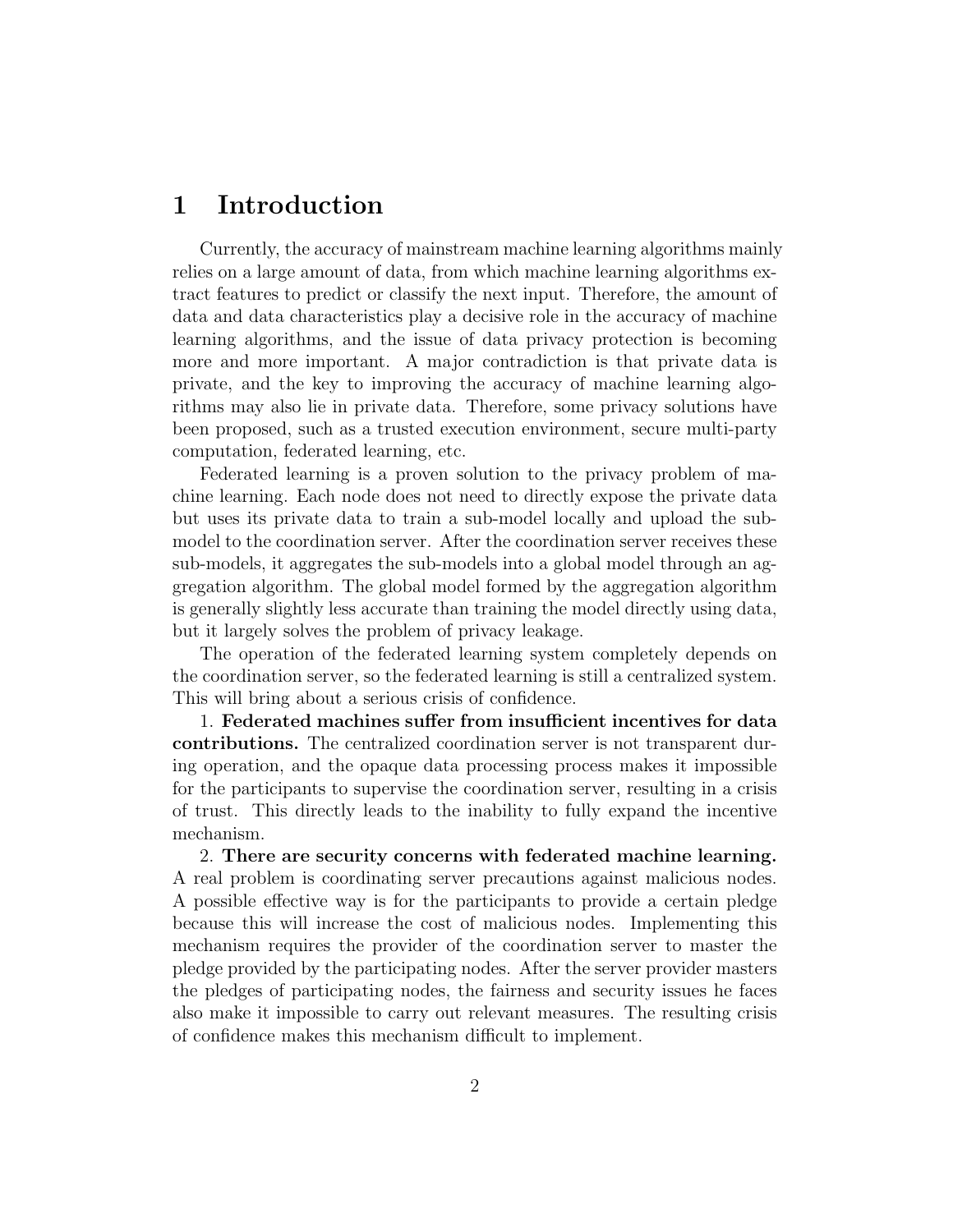Both of the above problems essentially point to a trust problem. In other words, if the participating nodes can fully trust the server provider, the problem will be solved. But the reality is not so.

It is very difficult to deal with the above problems on a centralized system. Therefore, our approach to solving these problems focuses on decentralized federated learning. The main goal of decentralized federated learning is to solve the trust problem caused by the centralization of coordinating servers. The key to solving this problem is to design a series of mechanisms to decompose the functions of the central node into multiple nodes. Multiple nodes will first face the problem of consensus, that is, how multiple nodes reach a consensus. Secondly, we need to design a set of data processing logic based on the consensus mechanism, so that the decentralized federated learning looks like the centralized federated learning in the way of working. Finally, based on the realization of the first two points, we have been able to design a simple decentralized federated learning.

However, it is far from enough to realize decentralized federal learning. We need to launch various mechanisms on its basis to ensure the normal operation of decentralized federal learning system, which will involve the design of incentive mechanism, punishment mechanism, security mechanism, privacy protection mechanism and other mechanisms. For example, in order to solve the problem that the enthusiasm of participating in the centralized federal learning system is not high, we need some incentive measures to encourage nodes to participate in the decentralized federal learning system, so that the centralized federal learning system will show good performance. In order to solve the problem of malicious nodes, we need a penalty measure to increase the cost of destroying the system. We also need a security mechanism to be responsible for the security of the whole operation process. At the same time, the privacy protection of participants is also an indispensable part.

## 2 Related Work

Recently, the wide application of big data and machine learning algorithms has made people pay more and more attention to the importance of privacy protection. In 2016, the federated learning proposed by  $\text{Google}[12]$  $\text{Google}[12]$ can obtain global models by aggregating the models trained locally by users, and then obtain a more powerful model. Sub-models aggregation are usually done using FedAvg with FedSGD[\[12\]](#page-35-0). The Mcmahan team's research pointed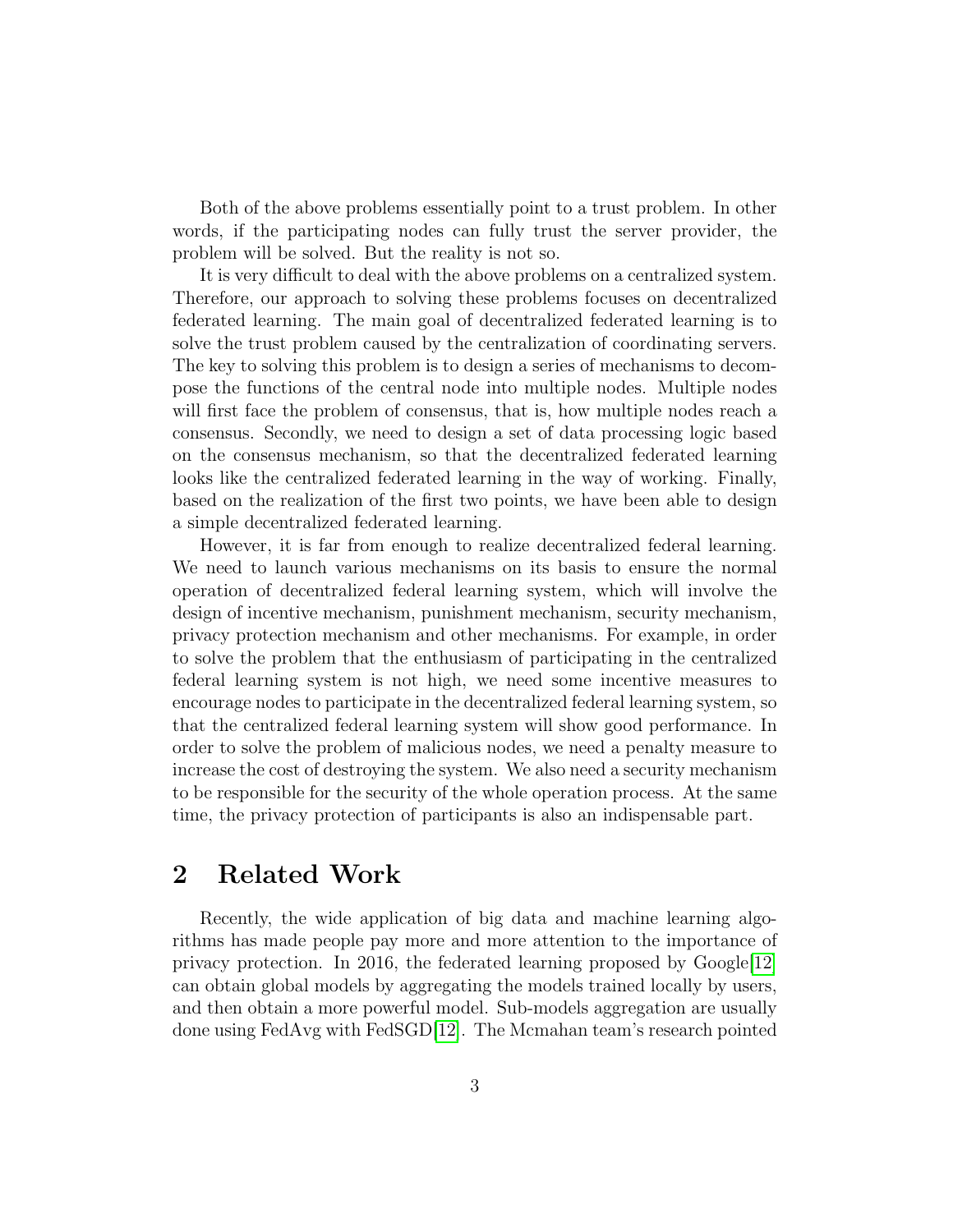out that FedSGD is a special form of FedAvg, and the two are almost equivalent when the training volume is large enough, but FedAvg is significantly better than FedSGD in terms of communication times. Federated learning relies on the coordination server to aggregate the models of each participating node and evaluate the contribution of each participating node.

In fact, federated learning is still a centralized model training method. As the main participant of federated learning, the central node will have the possibility of a single point of failure. We can certainly avoid this problem by developing robust programs with powerful servers[\[8\]](#page-34-0). Obviously, this ability is very scarce. Centralized federated learning also has the problem of trust in the central node. It seems that only large companies have the ability to guarantee their actions and provide credibility guarantees. The reality is that small and medium-sized groups are eager to break out of the data silos while struggling to pay the cost of trust. Therefore, decentralized federated learning came into being. Decentralized federated learning is a system in which all nodes have equal status, unified responsibilities and obligations, and strict operating rules. Since Bitcoin [\[15\]](#page-35-1) was issued at a price of \$0.0025 per piece in 2008, and it has skyrocketed to \$28,410 per piece in 2021, it has fully proved the feasibility of a decentralized system through practice. Ethereum [\[2\]](#page-34-1) is another decentralized transaction system based on blockchain architecture inspired by Bitcoin, its biggest feature is smart contracts. Smart contracts are DAPP development tools based on Ethereum. Using smart contracts can quickly build DAPP without the need for a decentralized design behind them. The success of these decentralized systems increases our confidence in implementing a decentralized federated learning system.

At present, there is also related research and implementation of decentralized federated learning.We divided their ideas into two categories.

1. Architecture using peer-to-peer network or blockchain. Braintorrent[\[21\]](#page-35-2) is a completely peer-to-peer decentralized federated learning system. Braintorrent only discussed the decentralization of federated learning and the operation process after decentralization but did not involve issues such as incentives and penalties. In fact, a completely peer-to-peer system that does not use blockchain guarantees speed, but it is difficult to implement mechanisms such as incentives and penalties, because the problem of staking is difficult to solve, and blockchain is just a good choice to solve the problem of staking. DeepChain[\[23\]](#page-36-0) is a decentralized federated learning system with a relatively complete mechanism. DeepChain chose to create its own blockchain and issue new coins to complete the incentive and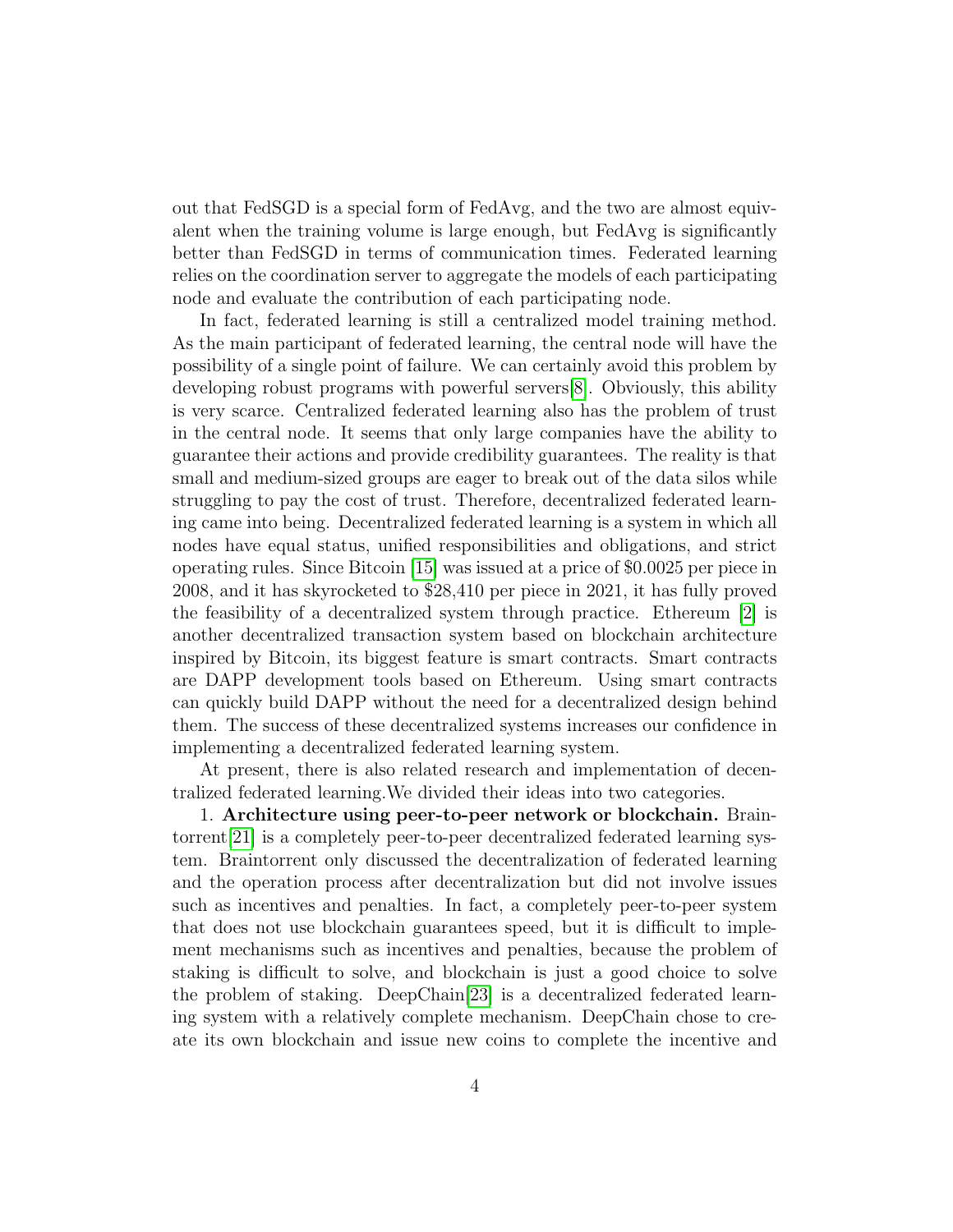punishment mechanism, and used the committee mechanism to reduce the pressure on the system. Specifically, the committee is responsible for packaging transactions, which is a kind of miner in the form. They choose a leader through a consensus mechanism. The leader is responsible for packaging various transactions, and other committee nodes are responsible for verifying the correctness of the block. After that, the leader will obtain the system reward. This way of realizing incentives and punishments by issuing new coins essentially makes DeepChain a closed model market. In addition, DeepChain uses homomorphic encryption[\[6\]](#page-34-2) to ensure the security of the model, but the use of homomorphic encryption also means that it is difficult for the committee to obtain the quality of the model, which makes the price of the model difficult to measure, and also makes poisoning attacks are hard to defend[\[10\]](#page-34-3). FLChain[\[11\]](#page-35-3) has conducted a detailed discussion on incentive issues on the basis of DeepChain and has more diverse and reasonable incentive mechanisms. The Youyang Qu team has done a good job on poisoning attacks[\[19\]](#page-35-4). For the poisoning problem, they try to analyze the poisoning process dynamically using Nash equilibrium. Their results show that it is difficult to carry out a poisoning attack in a robust decentralized system, and for the initial stage of a centralized system when the overall computing power of the system is not strong, the overall impact of a successful poisoning attack on the system is relatively small. big. The team of Pokhrel et al.[\[17\]](#page-35-5) applied decentralized federated learning to the field of autonomous driving. BLADE-FL[\[9\]](#page-34-4) uses differential privacy technology to protect participating nodes, which is mainly used to defend against model inversion attacks. Their team also proposed the concept of lazy nodes and analyzed differential privacy and the impact of lazy nodes on accuracy. A lot of experiments have been done. Their experiments show that the increase in the proportion of lazy nodes makes the overall accuracy drop significantly. Qi's team [\[18\]](#page-35-6) pointed out through experiments that differential privacy can effectively defend against model flipping attacks, which needs to be found in terms of data availability and privacy protection. a balance. The architecture of IPLS[\[16\]](#page-35-7) is completely based on IPFS. Every piece of information in IPLS can be regarded as an IPFS file and obtained consensus in IPFS. IPLS does not involve any incentive or punishment mechanism but is only an innovation of the architecture.

2. Architecture using smart contracts as controllers.BAFFLE[\[20\]](#page-35-8) uses smart contracts as aggregators to implement the aggregation function in federated learning. Using smart contracts as controllers can make the sys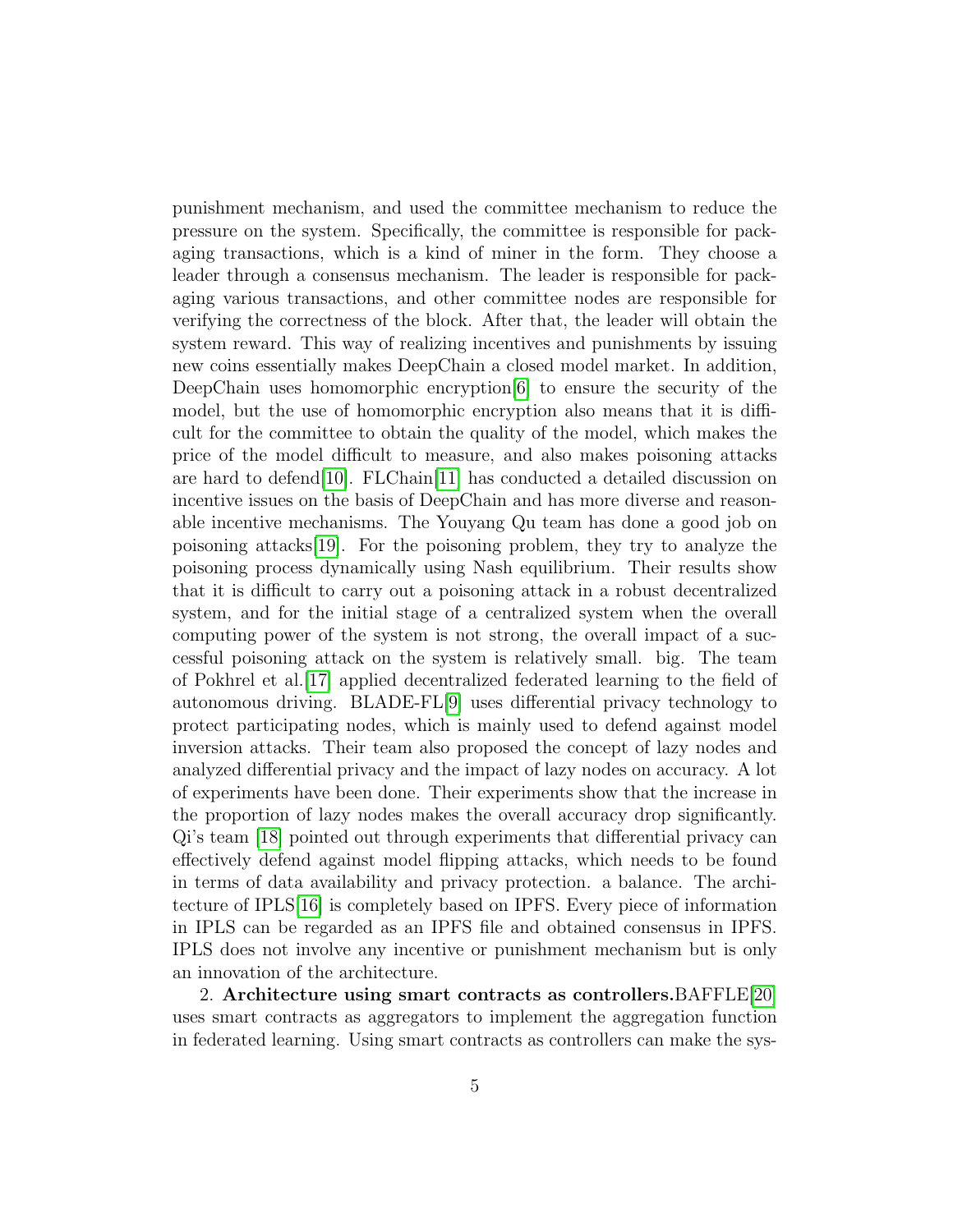tem simple, and the system is very robust. As far as we know, each block of Ethereum stores about 70 transactions, and a block is dug every 13 seconds or so, we can simply calculate that Ethereum can process about 5-6 transactions per second. A smart contract call is considered a transaction in Ethereum, which means that using a smart contract as an aggregator makes the system inefficient.FedBC[\[24\]](#page-36-1) adopts a ring-shaped structure and cooperates with smart contract scheduling to protect the privacy of participating nodes. The model is aggregated backward one by one, and the current node only knows the overall aggregation model passed by the previous node.

## 3 The Proposed Architecture

### 3.1 System Architecture

According to our research on related papers, we conclude that decentralized federated learning can be roughly divided into two types, namely blockchain architecture and smart contract architecture. The advantage of using blockchain architecture is that the system design is flexible and changeable, and designers can design different decentralized systems according to different business scenarios. However, the flexible system design will inevitably bring some troubles, the most fatal disadvantage of which is the poor incentive effect. The reason for the poor incentive effect is that the value of the private chain is low, and the private chain with fewer participating nodes does not have the strong currency properties of the public chain. If the smart contract (Mainnet) architecture is used, the incentive mechanism problem of the blockchain architecture can be solved. We also mentioned before that smart contract calls are not fast, so this will seriously slow down the system. Our solution is to do off-chain consensus first and then on-chain consensus. This eliminates the need for smart contracts to fully bear the pressure on the system. Most of the pressure of the system will be borne by off-chain nodes, and the smart contract only accepts and verifies the consensus results of off-chain nodes and is responsible for the rewards and punishments of the system. This solution not only improves the speed of system operation but also effectively solves the incentive problem generated by the blockchain architecture. In the selection of the consensus algorithm for off-chain consensus, we chose the PBFT algorithm. The advantage of this algorithm is that the consensus efficiency is high and energy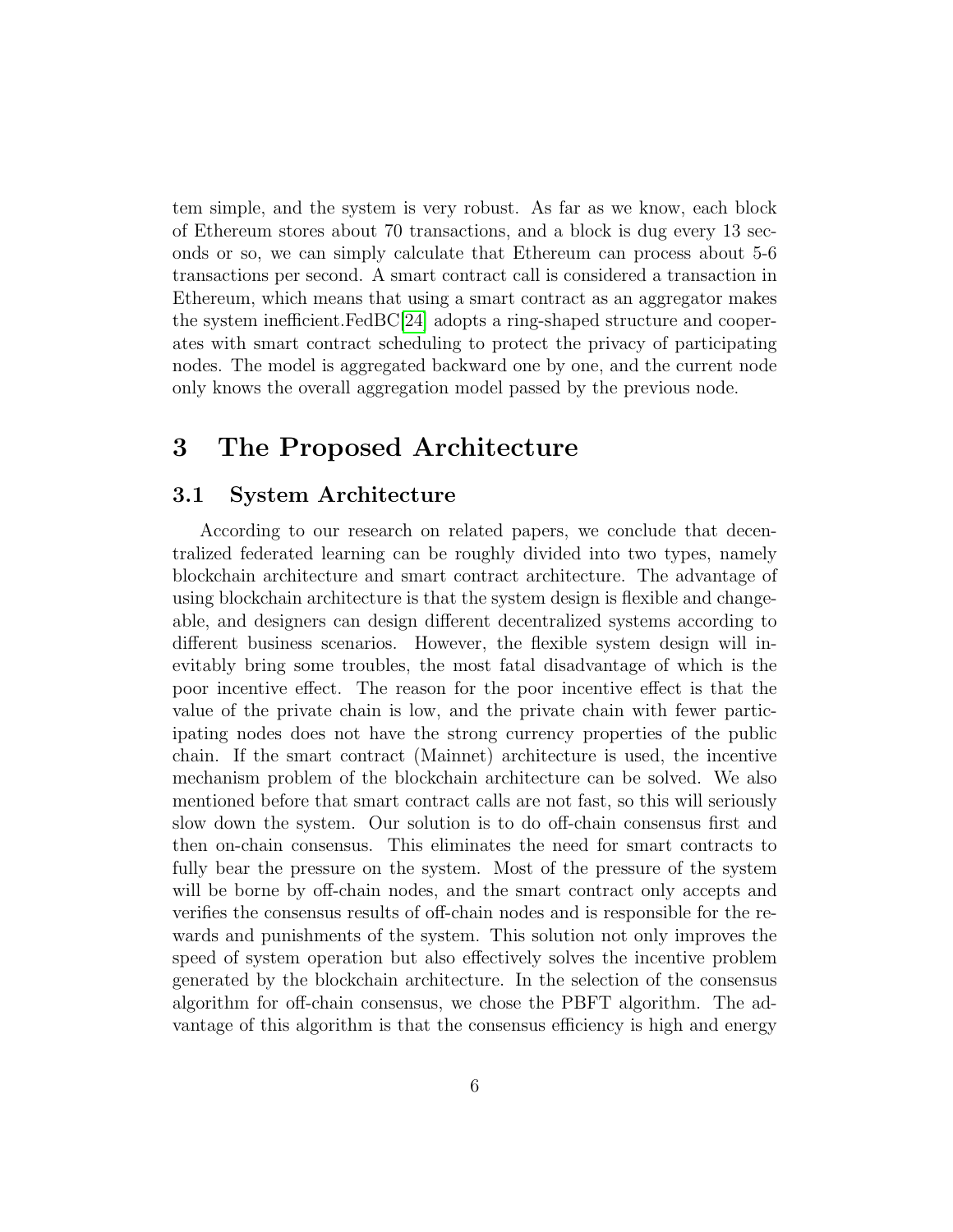saving. The downside is that its performance drops sharply as the number of participating nodes in the system rises. To solve the performance problem of the PBFT algorithm, we introduced a committee mechanism, that is, according to the contribution of the participating nodes in the system, some nodes are selected as the committee, and the PBFT algorithm is run between the committees to increase the maximum number of participating nodes in the system. Finally, considering that the sub-models submitted during the federated learning process may also expose private information, we use differential privacy technology to process the sub-models to further protect user privacy data. In summary, we propose our system architecture, which we call DFLBCB. The architecture of DFLBCB is shown in the following figure.

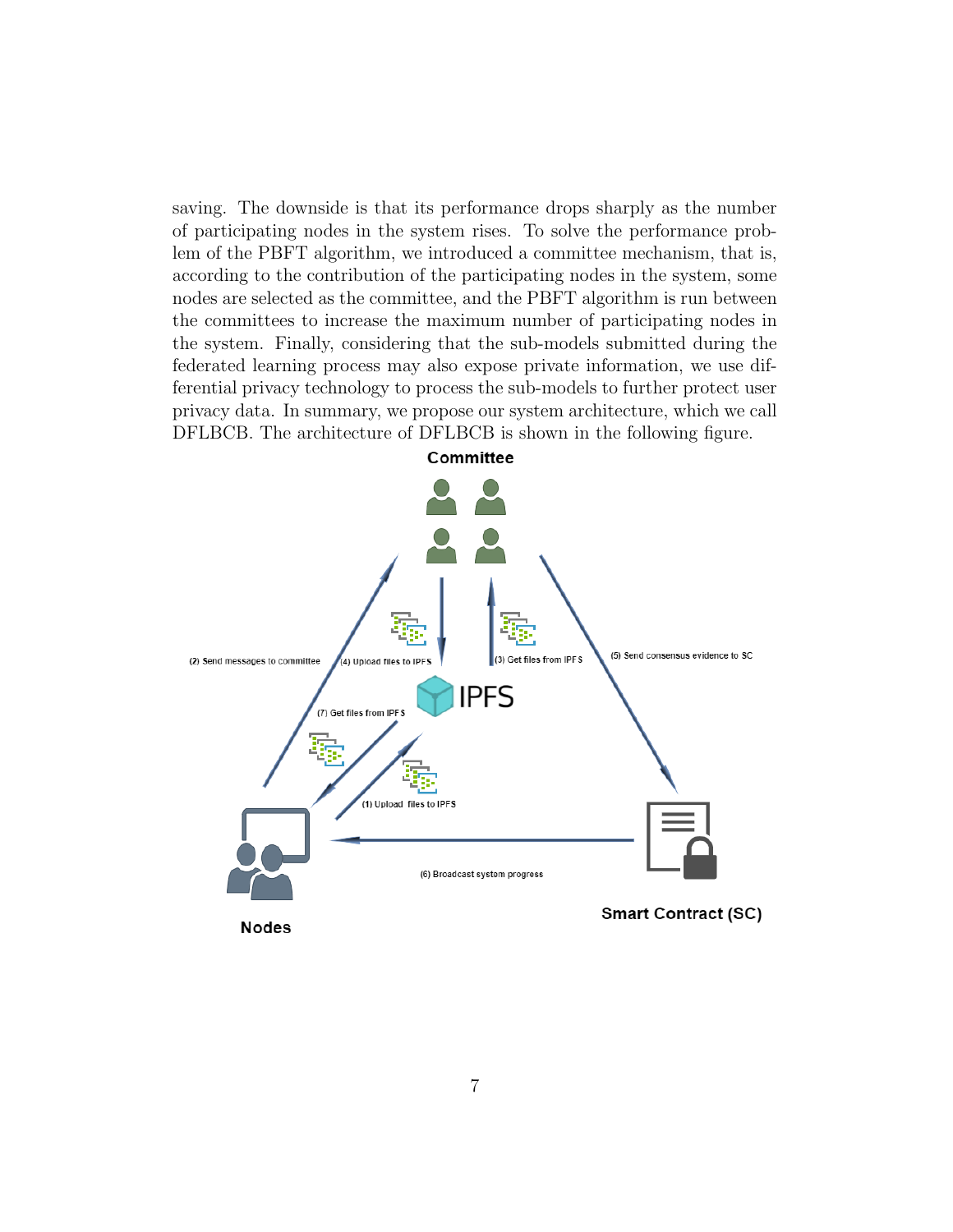#### 3.2 Offline Consensus

Similar to other decentralized systems, the system is less robust at an earlier stage of operation. The reason is that there are fewer participants in the early system, and the system as a whole is not active enough. Malicious nodes can enter the key positions of the system at a low cost, and then destroy or control the entire system. This is also the reason why various attacks are easier to carry out in the early stage of the decentralized system [\[22\]](#page-36-2)[\[25\]](#page-36-3). Therefore, DFLBCB relies more on offline consensus during the initialization period. Offline consensus means that the initialized nodes, the value-accuracy curve, and the deployment address of smart contracts are all agreed upon in advance by the project participants offline, which also makes the system controllable and safe in the early stage of operation. So we need to prepare:

1. Support nodes. Logically, we generally refer to the nodes that support DFLBCB running as support nodes. A support node is just a logical concept and not a physical concept. This means that you can deploy a support node on any machine, even though multiple nodes are already deployed on that machine. A support node must run at least the IPFS client, and Geth client, and connect to other support nodes.

2. State contracts. A state contract is a smart contract written by us. The state contract maintains many states, which represent the overall state of the current DFLBCB, so we call it the state contract in DFLBCB. The status of DFLBCB includes many factors, such as the current iteration round, node list, committee information, global model ID, global model score, current stage, pledge list, and a series of information reflecting the current DFLBCB status. Maintaining this information is to coordinate the operation of DFLBCB important way. In addition, the state contract not only records the current state but also records the past state for query.

3. Registration and pledge deposit. To prevent DFLBCB from repeatedly calling the state contract due to pledge during each iteration, if users want to participate in DFLBCB, they need to pledge to the state contract in advance. This process is called registration. The benefit of registration is to improve the performance of DFLBCB. As can be seen from the previous discussion, the efficiency of calling smart contracts is not high, so we should avoid calling smart contracts as much as possible. After registration, the state contract will create a fund pool for the node in advance. Whenever the node needs to pledge, it does not need to call the state contract every time. Instead, collect the nodes that need to be pledged and then call the state contract.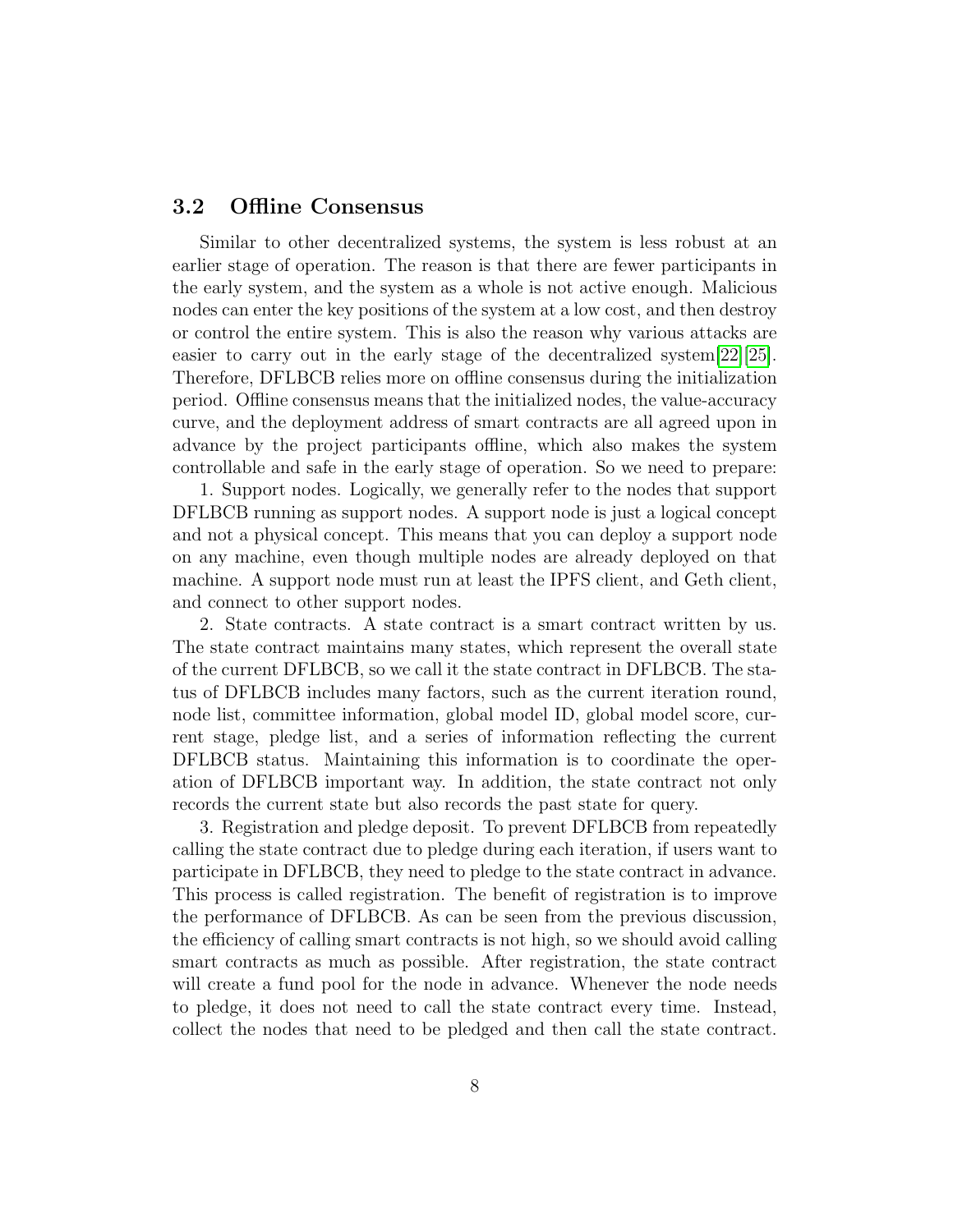The state contract is unified from Debit from the fund pool.

4. Accuracy-price curve. The accuracy rate-price curve is depicted by multiple two-dimensional coordinates (x, y). The horizontal axis represents the accuracy rate, and the vertical axis represents the corresponding model price under the current accuracy rate. Every time a global model is generated, the state contract will record the accuracy of the model and find its corresponding price according to the accuracy-price curve. The search principle follows the average principle, which means that the price of the model is at the average value of the price corresponding to the adjacent accuracy rate. Therefore, more scatter points mean a more precise accuracy-price curve.

5. Training data and model parameters. Training data is local private data of participating nodes, which is the value of federated learning. Decentralized federated learning inherits the advantages of traditional federated learning, that is, the training data does not leave the local area, which largely protects the privacy of participating nodes. Similar to traditional federated learning, in decentralized federated learning, participating nodes need to prepare training data in advance to train sub-models locally. The size of the training data should also be set in a range. Excessive data size may lead to a long training time for the model, which may cause the model trained in this round to not be submitted within the specified time. It should be noted that to improve the operation efficiency, DFLBCB will set a maximum completion time based on the completion time of most participating nodes at each stage. Participating nodes that exceed the maximum completion time will not be able to continue to submit, and can only wait until the next round. Submit again, and the resulting consequences will be borne by the participating nodes. It is worth noting that in the pre-preparation stage, the participating nodes should explain the structure and parameters of the model in as detail as possible. Unclaimed uploading of unknown models is considered malicious and penalized. Furthermore, the work of Bob et al. [16] showed that if all nodes are trained based on a consistent initial global model, then we will achieve higher accuracy. Therefore, the initiator of the project needs to prepare an initialized global model in advance, and the participating nodes will train based on the global model

6. As high-performance machines as possible. The consensus information of DFLBCB is mainly undertaken by the committee, and the committee nodes will bear more processing pressure than ordinary participating nodes. Committee nodes with different performances have different transaction processing performances. If most of the committee nodes are high-performance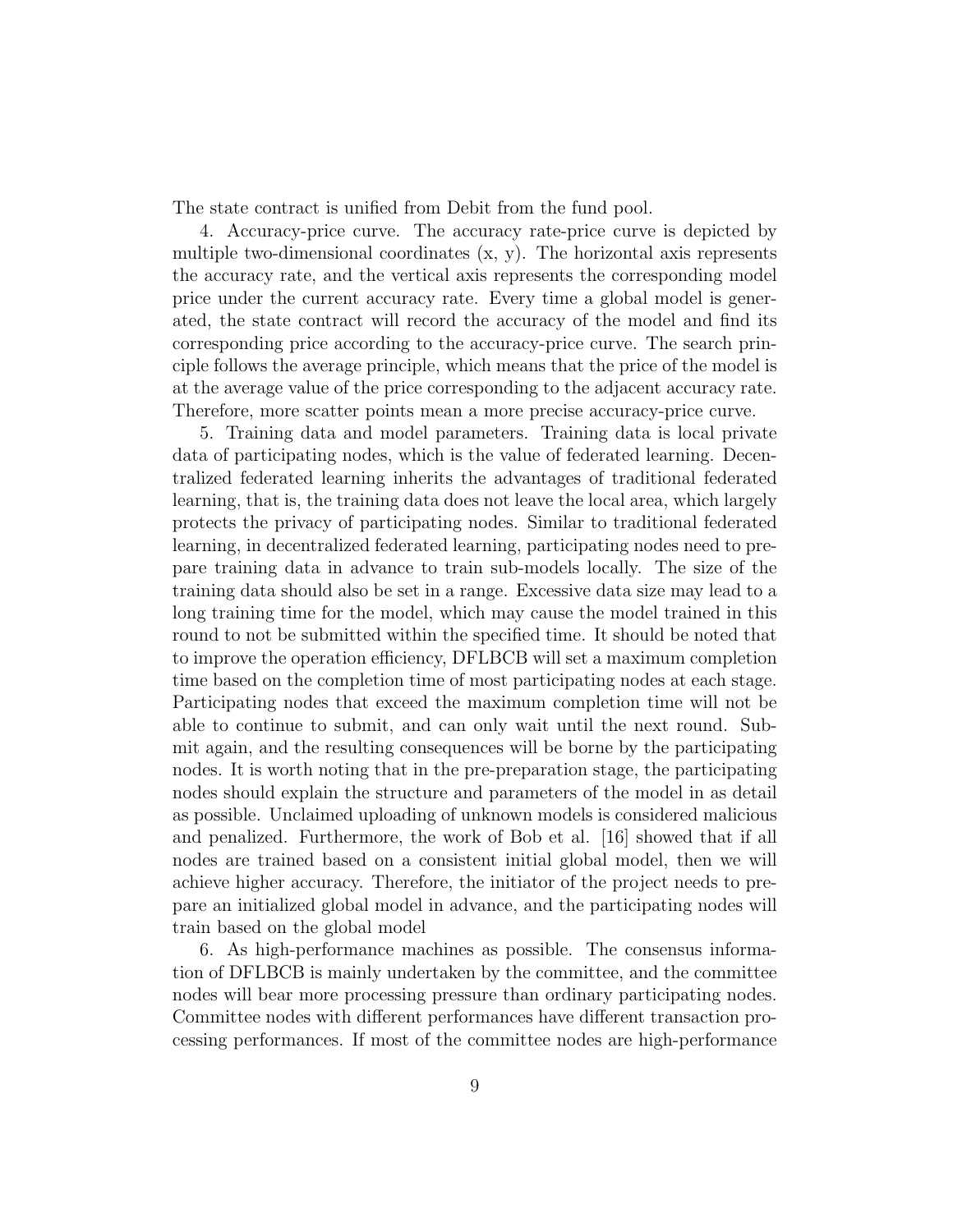devices, and an ordinary PC is elected to the next committee at this time, it is a very bad thing, because this computer The PC's ability to process transactions is much lower than other devices, and the time to reach a consensus will be significantly longer than other devices. In the design of DFLBCB, the minimum requirement for consensus is the consensus of the majority of people rather than the consensus of all, in which case DFLBCB will not wait for poor-performing devices. To ensure the security of DFLBCB, we have strict requirements for committee nodes. If there is any non-response situation on the committee node, that is, if the specified thing is not completed within the specified time, DFLBCB will punish the committee node regardless of the reason.

7. Start DFLBCB. DFLBCB will be started by a transaction, which is to call the initialization function in the state contract, which is generally called by the project initiator. The initialization function needs to pass in many parameters, such as initial node information, accuracy-price curve, initial global model, privacy parameters, and a series of parameters that have been agreed upon in advance.

#### 3.3 System Workflows

The system workflows of DFLBCB are shown in the figure below. We divide an iteration of workflows into 4 stages, namely Elect, Pledge, Commit, and Work. These four stages complete different tasks respectively, and this round of iteration is completed when the four stages are completed. Below we describe these four stages in detail.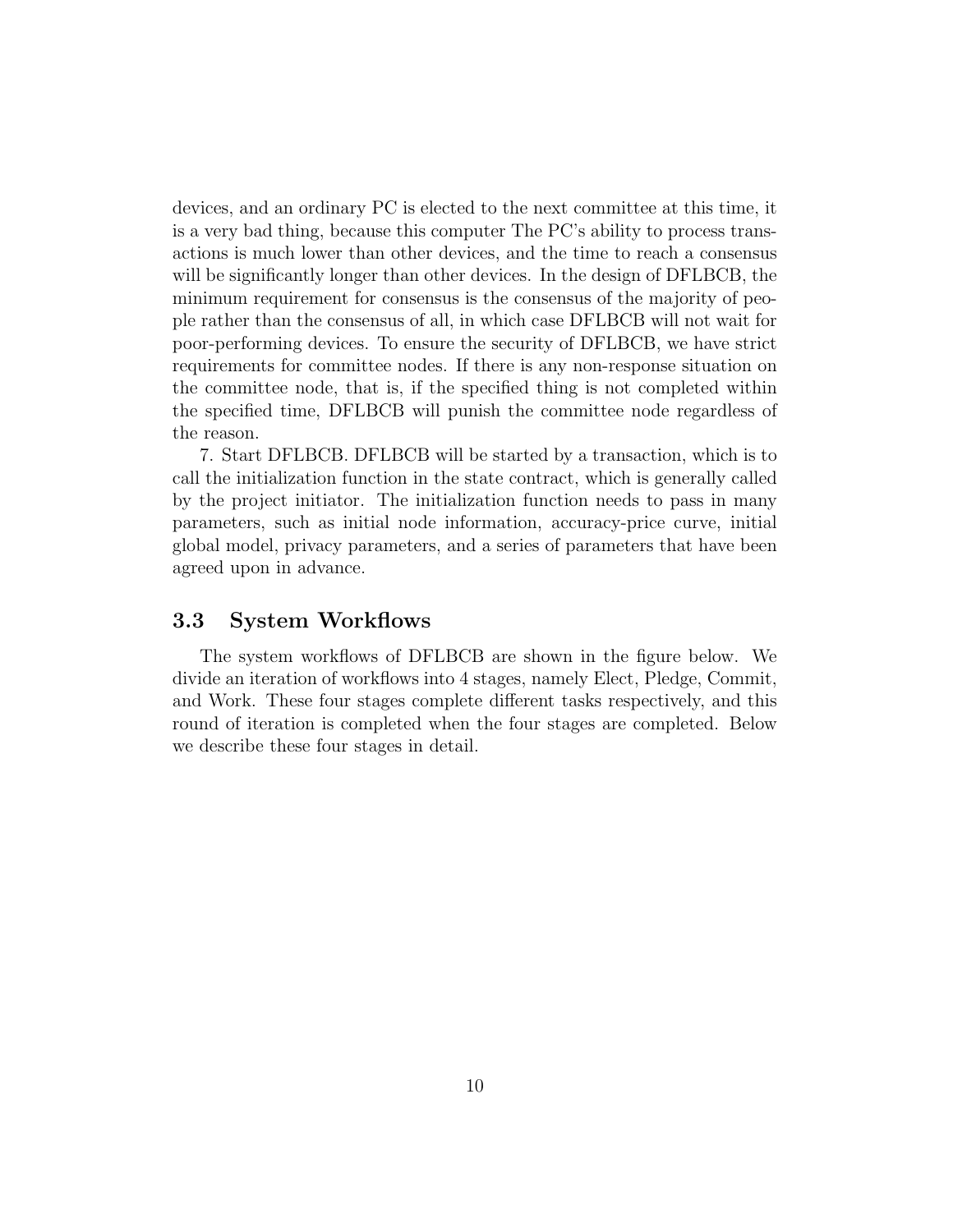

#### 3.3.1 Elect Phase

The purpose of the election is to elect the nodes in DFLBCB who have contributed greatly and are willing to provide pledges to process system affairs. In DFLBCB, the most intuitive way to measure the contribution of a node is to count the accuracy of its submitted models in the past. Higher model accuracy means more data input. However, it is difficult to penalize committee nodes only by relying on the accuracy of the model. Therefore, DFLBCB also requires committee nodes to submit pledge deposits. There is a minimum value for the submission of the pledged deposit, which is agreed upon in advance in the pre-preparation stage. This also means that the higher the pledged deposit, the more right to be elected as a committee node. However, the introduction of pledge deposits not only strengthens trust but also weakens the degree of closure of the system, making the system vulnerable to external shocks. This is the disadvantage of introducing pledged deposits. An attack method is implemented as follows: the attacker registers a large number of accounts with sufficient funds and controls these accounts to participate in elections and invests a high deposit, and the attacker controls the committee and then retrieves the funds, thus achieving a cost-free attack. To solve this problem, instead of adding the pledged deposit and the accuracy rate after equivalent conversion, we assign a higher weight to the accuracy rate. So we propose the following algorithm to help DFLBCB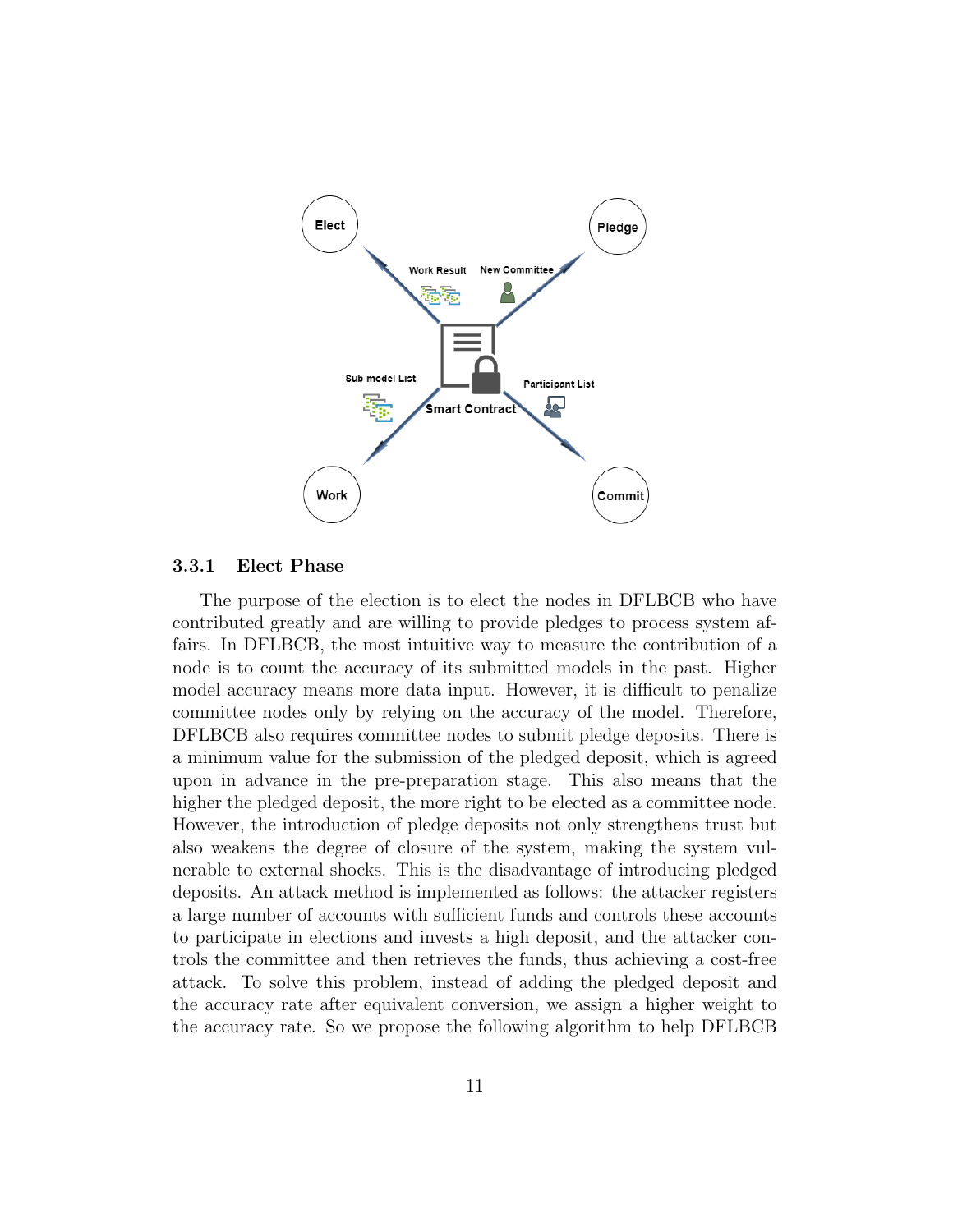conduct elections. The weights of participating nodes are as follows:

 $w = p * eth + (1 - p) * acc * e\bar{t}h$ 

Among them,  $p$  is the weight adjustment coefficient,  $e\bar{t}h$  is the average pledge number of the top Need nodes, and acc is the average accuracy rate

| <b>Algorithm 1:</b> Election algorithm                          |
|-----------------------------------------------------------------|
| <b>Input:</b> Candidate List: CList; Number of candidates: Need |
| <b>Output:</b> electee information: Result                      |
| //If there are not enough candidates, return directly;          |
| if $len(CList) < Need$ then                                     |
| return Result                                                   |
| end                                                             |
| for candidate in CList do                                       |
| Calculate the weight w of each candidate;                       |
| end                                                             |
| //Sort candidates by weight w;                                  |
| $Result \leftarrow Sort(Clist)$ by w;                           |
| //Take the first Need candidates as the result;                 |
| $Result \leftarrow Result[:Need];$                              |
| return Result;                                                  |

The algorithm shows that all nodes eligible to be elected to the committee will share a certain pledge deposit base.

1. For participating nodes that provide high deposit and high accuracy, the node ranks high.

2. For nodes that provide a high deposit and a low accuracy rate, the ranking of the node is uncertain, but it will increase the success probability of a node with a small deposit and a high accuracy rate. The node may also be elected if the node provides enough collateral.

3. For participating nodes that provide less deposit and high accuracy, the node ranks higher.

4. For participating nodes that provide less deposit and lower accuracy, the node ranks at the bottom.

Scenario 1: Assuming that the total number of registrants is N and the election ratio is P, then NP committee nodes will be selected. According to the description of the algorithm, DFLBCB will select the top NP as committee nodes. Once the committee nodes are elected, they will be recorded in the state contract in order.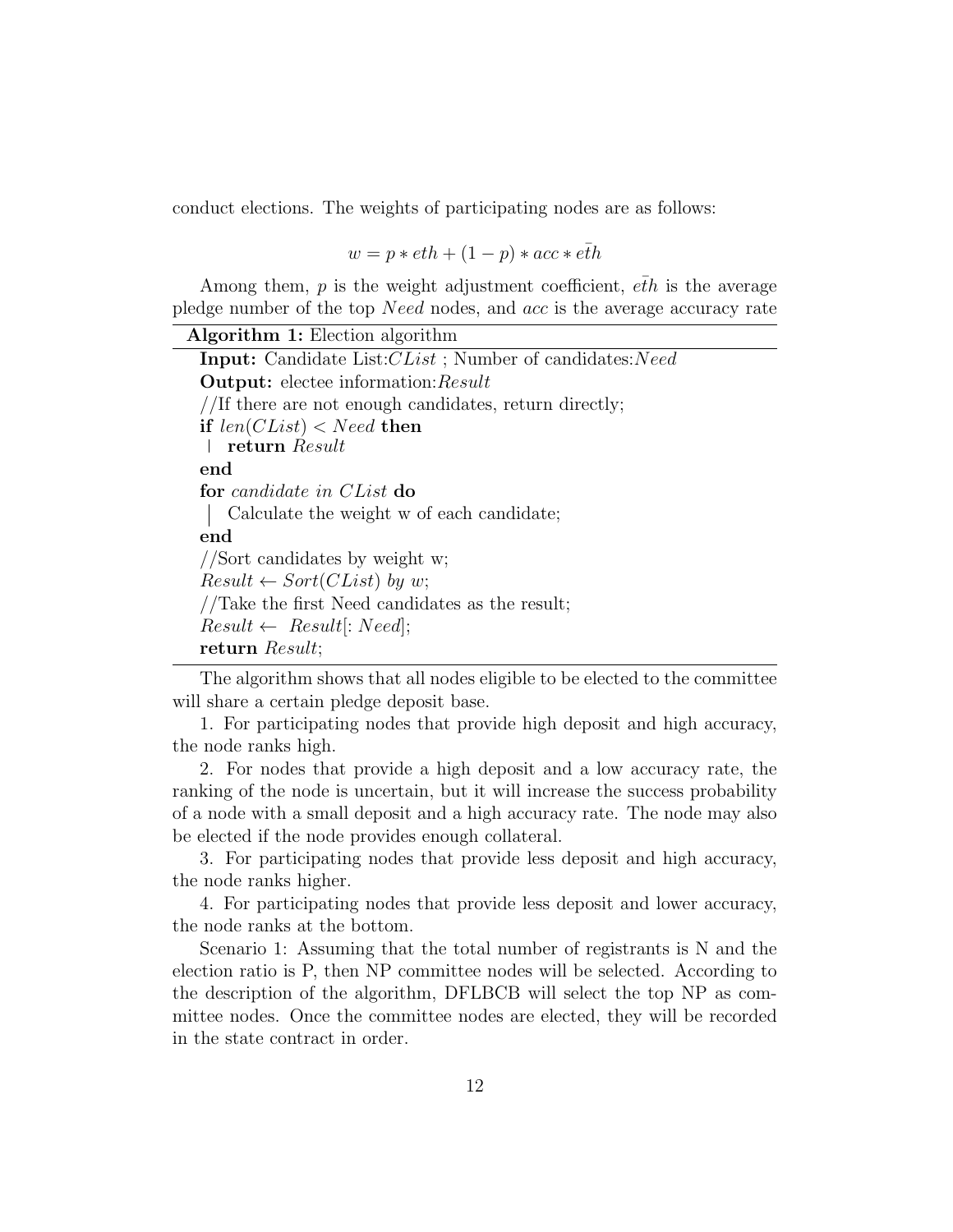Scenario 2: Each candidate node sends the candidate information to the master node, and after receiving a certain number of responses, the candidate node can confirm that the committee has received the candidate information.

Scenario 3: Before executing the election algorithm, each current committee member is guaranteed to know the global election information. Only if each committee node knows the global election information, the committee can choose the same result according to the algorithm 1.

Scenario 4: After executing the election algorithm, each committee node packs the information of the participating nodes and takes the hash value [\[4\]](#page-34-5) to upload the status contract. The state contract decides whether it can enter the next state - the pledge phase.

#### 3.3.2 Pledge Stage

At this stage, there may be a committee turnover, i.e. new committee members replace old committee members. This stage will also decide which nodes will participate in this round of training. The model training method of DFLBCB is iterative, and the participating nodes decide whether to participate in this round of iteration. The staking phase is designed to count how many nodes will participate in this round of training. Because confirming participation is a short-lived process, submitting a model is a time-consuming process. Therefore, similar to the election phase and the pledge phase, a fixed-time timer can be used to solve the state transition problem.

Scenario 5: If this stage is transferred from the election stage, the committee will be re-elected first. The change information is stored in the event information of the smart contract.

Scenario 6: If you participate in this round of iteration, on the premise of ensuring your capital pool is sufficient, you can send participation request information to the committee master node, and confirm that the information has been accepted by the committee after receiving a certain number of committee responses.

Scenario 7: The committee generally considers all staked nodes to be legitimate nodes. In other words, the committee only performs primary verification, that is, to verify that the node is registered and that the signature [\[13\]](#page-35-9) matches, without verifying the account balance.

Scenario 8: The committee packs the participating nodes, takes a hash value, and uploads the status contract. The state contract decides whether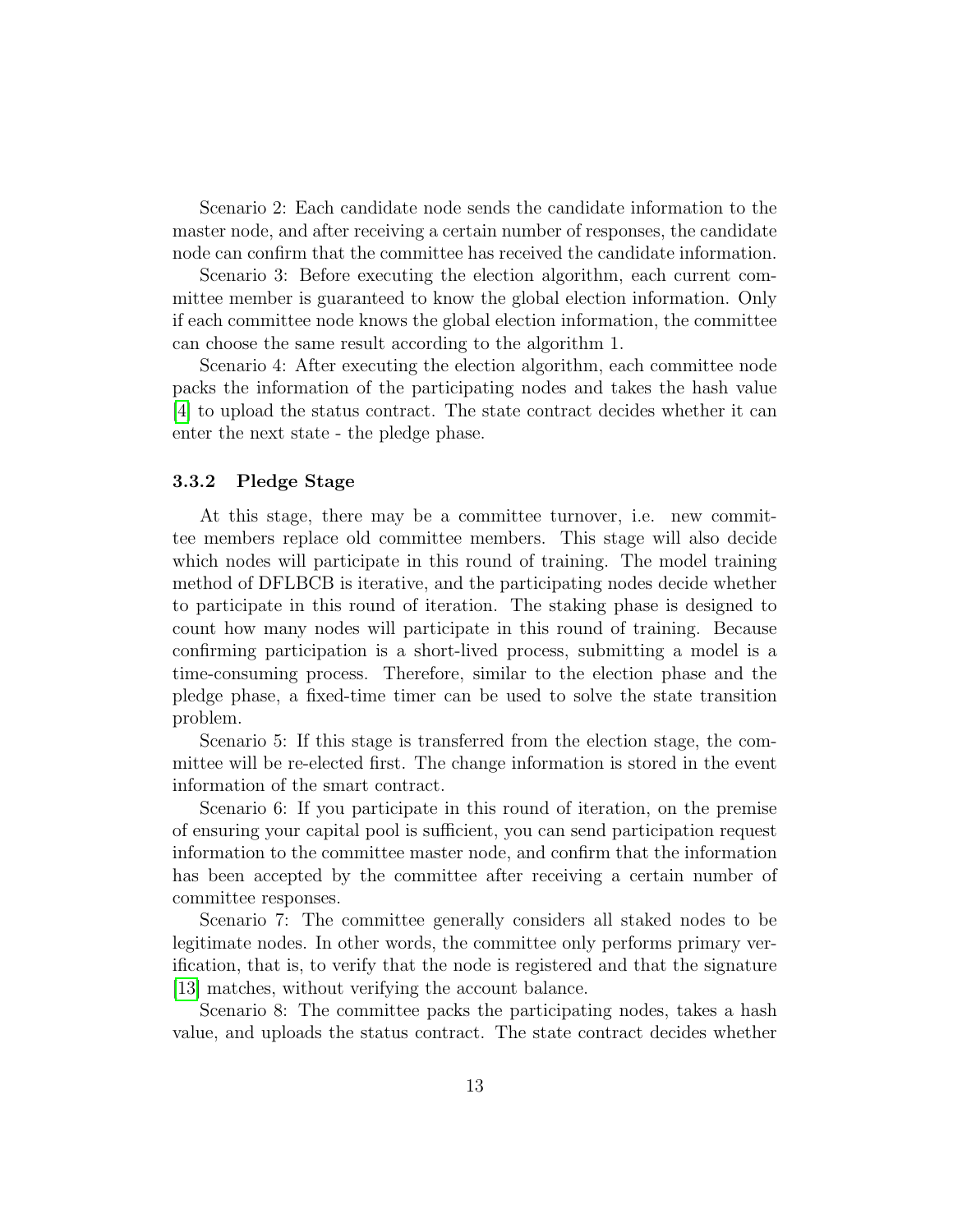to move to the next state - the commit phase.

#### 3.3.3 Commit Phase

At this stage, the state contract will announce the nodes that participate in the pledge stage and meet the conditions through events. The committee node will gather the sub-models provided by the participating nodes at this stage.

Scenario 9: If the participating node exists in the list of nodes that meet the conditions announced by the state contract, then the participating node needs to submit the sub-model at this stage, submit the request information, and confirm that the information has been received after receiving a certain number of committee responses. The committee accepts.

Scenario 10: The training time of the sub-model may be very long, so the submission process may take some time, and DFLBCB will continuously query the training status of the sub-model. When the model has not been submitted within the longest training time, DFLBCB will terminate the query process and give up the current round of submission. The maximum training time of the model is obtained according to the algorithm 2. Algorithm 2 will make DFLBCB accept as many sub-models as possible on the premise of collecting most of the sub-models.

Scenario 11: The committee packs the participating nodes and takes a hash value and uploads the status contract. The state contract decides whether it is possible to enter the next state - the work phase.

#### 3.3.4 Work Phase

At this stage, the state contract will publish the sub-models trained by each participating node through events. The committee nodes will evaluate and merge the sub-models submitted by each node at this stage. The evaluation method is based on the pre-consensus test set.The test accuracy of the sub-model is accurate to three decimal places and then multiplied by 100 to get a three-digit integer. After the test, the sub-models are aggregated into a global model, and the accuracy of the global model is tested again.

Scenario 12: Submit the results of this work to other nodes of the committee and submit request information. Confirm that the information has been accepted by the committee after receiving a certain number of committee responses.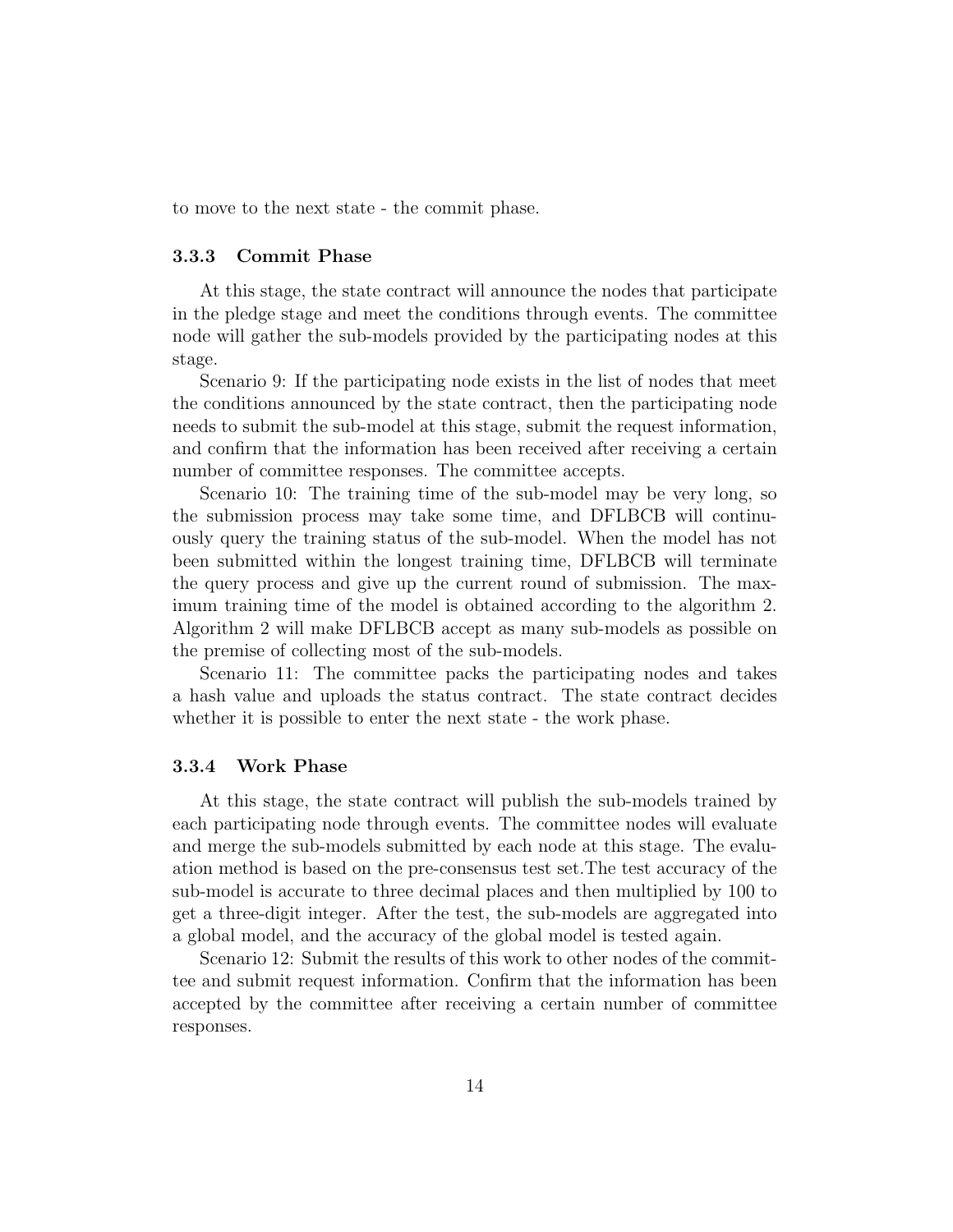Scenario 13: The work time may be long, so the submission process may take some time, and DFLBCB will continuously query the work status. When the model has not been submitted within the longest working time, DFLBCB will terminate the query process and abandon the current round of submission. The maximum working time of the model is derived according to the algorithm 2.

Scenario 14: The committee packs the participating nodes, takes a hash value, and uploads the status contract. At this time, the committee has two possible state transitions. One is to move to the election phase, and the other is to move to the staking phase. The difference between the two is whether the next iteration requires re-election of the committee. Overall, DFLBCB has a total of 4 stages, each stage takes a certain amount of time, and each stage saved will greatly improve the performance of DFLBCB. In addition, it seems unnecessary for DFLBCB to select a committee node for each iteration. After all, the design significance of committee nodes is to maintain system operation and improve consensus efficiency. But only one committee election is not conducive to the robustness of the system. DFLBCB's approach is to agree on a parameter  $Electrimes$  in advance, which indicates how many iterations the committee can last for each election round. Whenever the number of iterations of the committee exceeds  $Electromes$ , DFLBCB will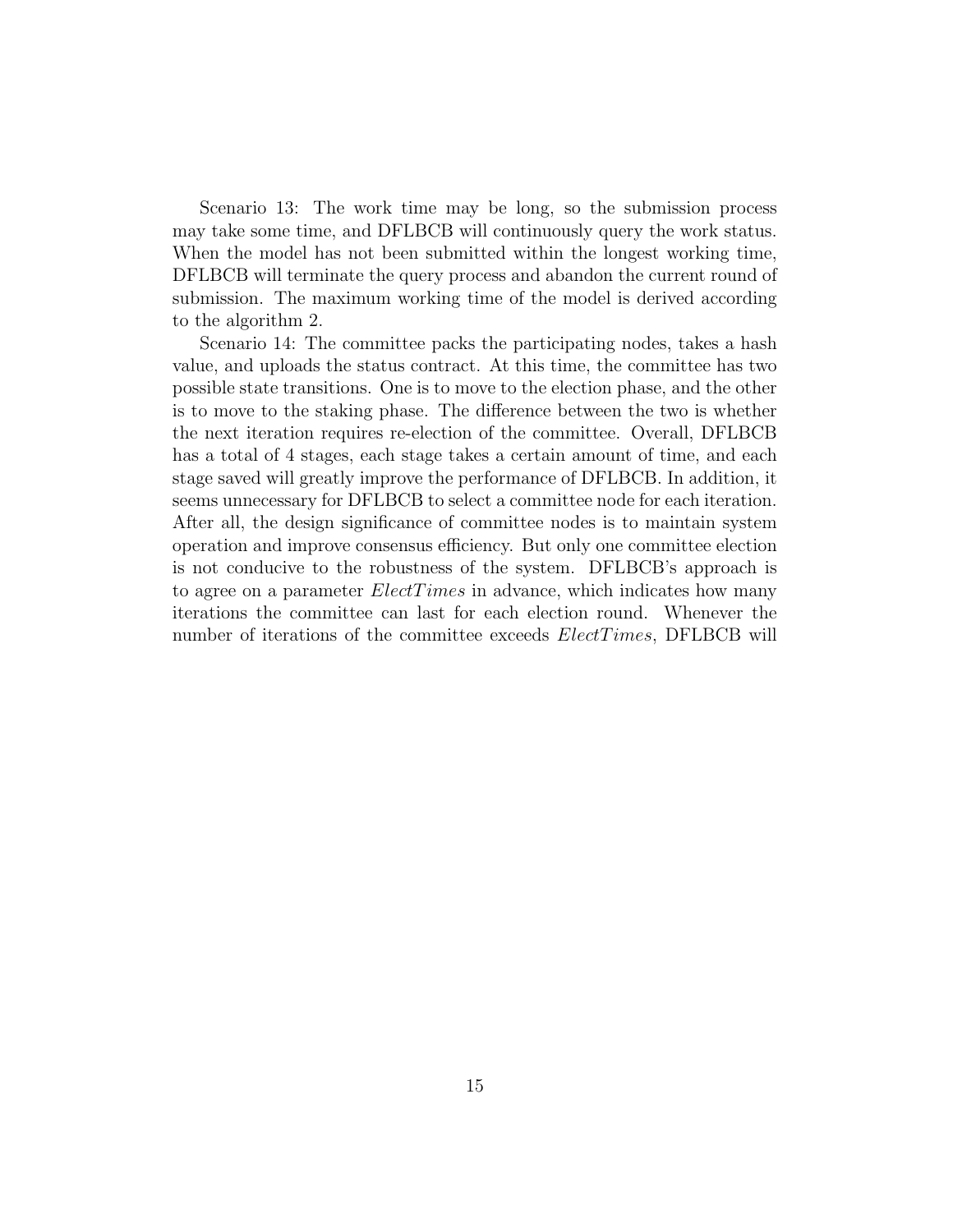enter the election phase, otherwise, it will enter the staking phase.

```
Algorithm 2: State Transition Algorithm
Input: maximum acceptable time:mt; request arrival
        time:arrs;number of requests:tot
// This algorithm is used to determine whether a state transition
 has occurred;
start timer1, set time to mt;
// Geting the average number of request arrival times;
t = a\bar{r}rs;
if arrs/tot >= 80\% then
   start timer2, set time to t;
end
for TRUE do
    if receive new requests then
       reset timer 2;
    end
    if trigger timer 2 then
       t = t/2;if t \leq 0 then
           End of this stage;
       else
           Start the timer 2, set the time to t;
    end
end
```
#### 3.4 Summary

In general, each stage can be decomposed into result inheritance, message consensus, state confirmation, and advancement. The correct operation of the scenarios 5, 10, 13, requires listening to the relevant events of the state contract and integrating the messages. In the scenario 2, 6, 9, 12, each committee node is mostly processing consensus messages and progressing through the algorithm 2 in the continuous calculation phase, because PBFT is a strong consistency state machine replica replication algorithm, algorithm 2 is also a deterministic algorithm, so we can always happen the transition of DFLBCB state in a deterministic state. Scenarios 4, 8, 11, 14, describe the process of committing to a state contract. The state contract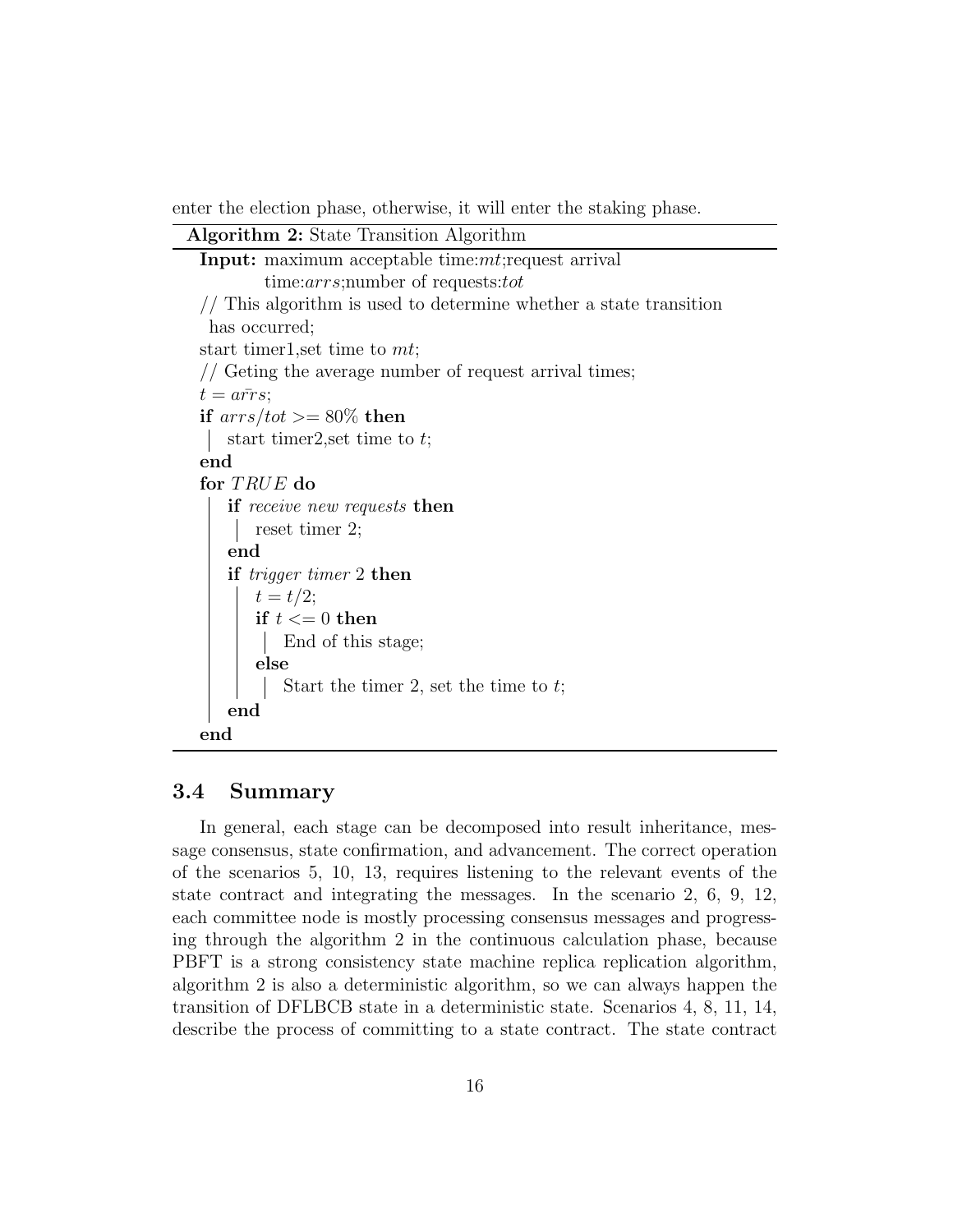first verifies the first contract call that submitted no less than F+1 confirmation messages. After the state contract verifies the contract call, the state contract can judge that the message has been agreed upon by the committee nodes. The state contract then verifies the legitimacy of each specific request in detail. For example, in scenario 6, the participating nodes include at least  $\langle t, status, money, address, sig \rangle$  in the request information, which represents the current round, the state, the pledge amount, and the signature, the participating node's address. Through this information, the state contract can judge whether the request is legal according to its state, and deduct the fee if it is legal. Without  $\langle it, status \rangle$  to uniquely identify when the request was made, the leaked request could be exploited maliciously. It can be seen that the establishment of the stage state can also effectively deal with replay attacks.

## 4 Consensus Mechanism

### 4.1 Analysis Of Consensus Problems In DFLBCB

In the previous section, we roughly described the operation of DFLBCB. By summarizing the scenarios of DFLBCB during operation, we divide the consensus problems in DFLBCB into 2 categories:

1. Willingness-driven. A willing-driven consensus request is a consensus request initiated by participating nodes at the right time according to the principle of voluntariness. The willingness of participating nodes drives the generation of such requests. For example scenarios 2, 6, 10. In these scenarios, whether a participating node sends a request only depends on the current global state of DFLBCB and its willingness to participate. For this type of consensus problem, as long as the committee nodes can reach a final consensus state, it is sufficient. In scenarios 2, 6, 10, it is assumed that 3 participating nodes send requests M1, M2, and M3 respectively. All committee nodes receive all requests in any order to achieve a consistent result. In summary, for the will-driven consensus problem, there is no need to pay attention to the consensus process, but only to achieve a final consensus.

2. State-driven. A state-driven consensus request is a consensus request that is controlled by an algorithm and generated based on the current consensus state of committee nodes. Conceptually, new states are derived when a committee reaches a certain state, such as the scenario 4, 8, 12, 15. In these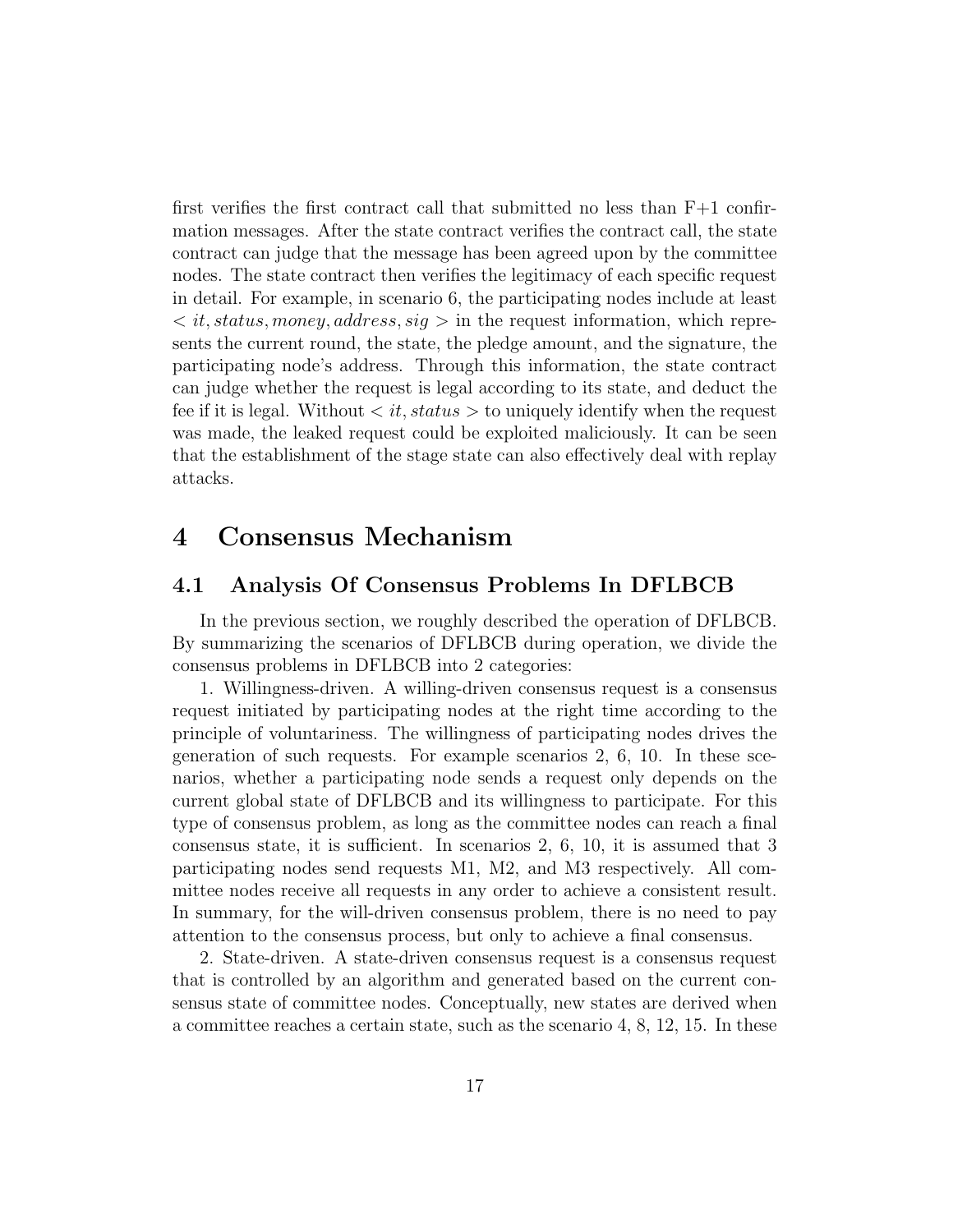scenarios, committee nodes face a problem - how to choose the right time to end the current phase. A naive idea is that we can end the current phase and move on to the next phase when we agree on all the willingness-driven requests. Unfortunately, DFLBCB cannot predict in advance - DFLBCB cannot confirm the specific number of participating nodes in advance, and even if DFLBCB can know how many participating nodes are in advance, it is impossible to wait for all nodes to submit requests indefinitely. At most, DFLBCB can only infer how many participating nodes are in this round based on historical information. Therefore, we design an algorithm 2 to decide when to end the current state.

The above two types of consensus problems combined with the operating environment of DFLBCB determine what consensus algorithm we will use. Willing-driven consensus requests determine that we will use any eventual consensus algorithm. The state-driven consensus request determines that we must adopt a strong consensus algorithm because only a strong consensus algorithm can guarantee the consistency of the previous state. DFLBCB operates in a less malicious alliance environment, which determines that the consensus algorithm we adopt must be fault-tolerant. At the same time, the alliance environment with a low malicious degree shows that we will not adopt the POW[\[14\]](#page-35-10) algorithm used in high malicious degree. To sum up, we finally realized the consensus algorithm PBFT-SC based on PBFT[\[3\]](#page-34-6)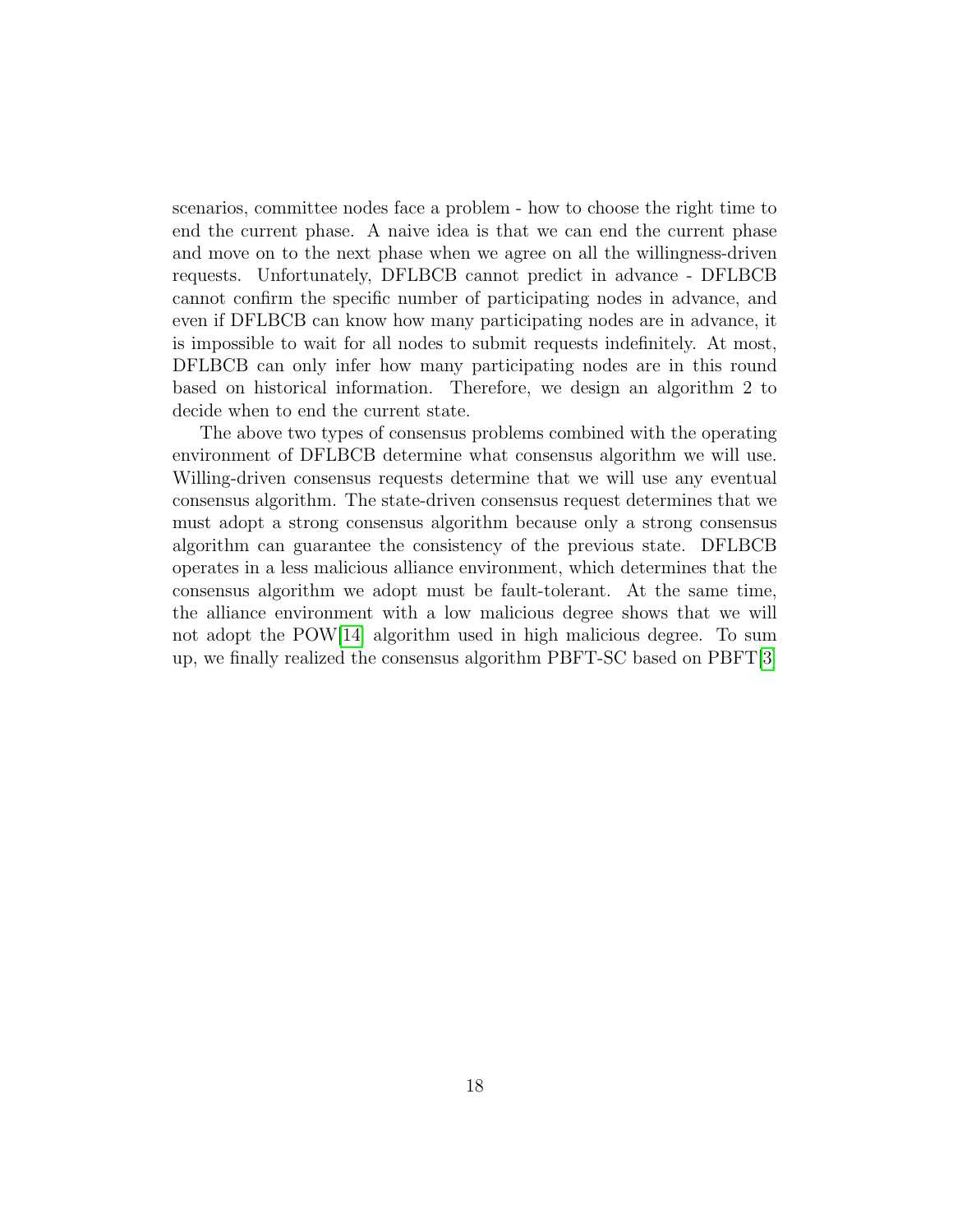consensus algorithm and smart contract[\[2\]](#page-34-1).

#### Algorithm 3: PBFT-SC

**Input:** Received consensus request:  $M_1, M_2...M_n$ 

//Committee nodes will generate a response  $R_n$  for each message  $M_n$  agreed upon by the committee nodes;

 $R_1, R_2...R_n = PBFT(M_1, M_2...M_n)$  //Suppose now that the committee node  $m$  sends a state transition consensus  $M_{end}$ according to the algorithm 2;

//When node m receives  $\geq F+1$  responses to  $M_{end}$  requests, it can submit it to the state contract;

 $R_{end_1}, R_{end_2}, R_{end_3}...R_{end_{F+1}};$ 

The status contract checks the signature and status of  $F + 1$ responses;

The status contract performs signature and status checks on requests from participating nodes;

The state contract checks the participating nodes according to the node information maintained by itself;

All checks are completed, the state contract moves to the next state, and an event notification is issued;

DFLBCB continuously judges the best commit point by running the algorithm 2. When DFLBCB detects that the current state has reached the commit point, it runs the PBFT-SC algorithm. The PBFT-SC algorithm is divided into 2 stages:

PBFT stage. Each DFLBCB node that detects a commit point sends a consensus request End¡address,type,hash,sig¿. The four parameters represent the address of the committee node, the current stage type, the resulting hash, and the signature. The resulting hash is the process of calculating the result of the consensus information before all the submission points and calculating the hash value of the result. For example, for a scenario 3, the committee node runs the algorithm 1 and the result is the addresses of the first NP committee nodes. Send the End¡address,type,hash,sig¿ request to all node committee nodes for consensus. For each committee node, when the End request reaches the PBFT-Reply stage, it starts to check whether the local result hash value is the same as the resulting hash provided by the End request. If they are the same, return Reply¡address,type,hash,sig,result¿. The first four parameters of Reply have the same meanings as the four parameters of End. The difference is that address and sig of End represent the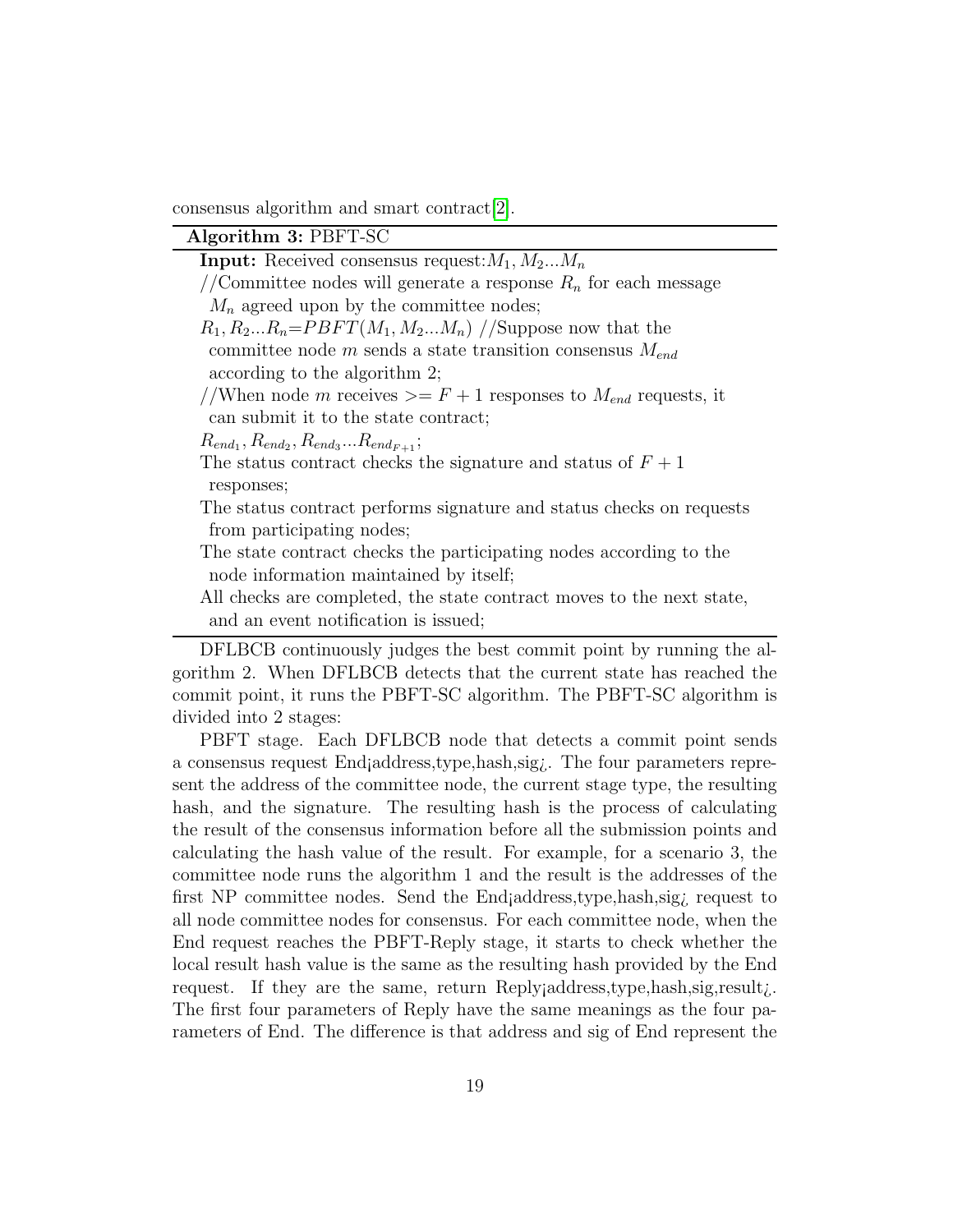sender's address and signature, Reply represents the address and signature of the responder, and the result represents the result. According to the description of the PBFT algorithm, when the sender gets responses from  $F+1$ different nodes, it can be considered that the message has been consensus, and these responses will be used as proof of state transition. Note that several committee nodes may arrive at the commit point at the same time, and they may all hold state transition proofs.

SmartContract stage. Scenario 16 for every committee node that holds greater or equal to  $F+1$  state transition proofs, they have the right to push DFLBCB state transitions—they can all call state contracts to submit state transition proofs. A state contract can only accept the first legal proof of state transition. The state contract verifies the legitimacy of the state transition evidence through the algorithm 3. For each state transition attempt, the state contract requires the participating nodes' original set of requests and proof of state transition. The state transition evidence is used to prove that at least  $F+1$  nodes have confirmed the state, that is, the state has reached the global consensus of the PBFT algorithm. The original request contains information such as request time, global state, maximum acceptable cost, signature, etc., and it is immutable to prove that it is indeed the participating node that authorizes the committee node to call the contract and deduct the fee. After completing the proof of the two, the state contract considers the result to be credible, then performs the corresponding operation according to the result, and then obtains a final result. The state contract will notify all listening nodes through events. Nodes listening to the event can make state changes immediately. At the same time, the event contains the final result of the previous stage, and the monitoring node then updates the local information according to the result information.

### 4.2 Security Of Committee Node Switching

After each election, DFLBCB will face the problem of node switching. Generally speaking, some of the old committee nodes are still in the A state, some of the new committee nodes are in the successor state B of the A state, and the PBFT-SC algorithm is split. In conclusion, the new committee node in state B no longer belongs to the old committee node, and the old committee node in state A still thinks that state B has not yet been generated. For honest nodes that are still in the A state of the old committee node and elected to the new committee member of the B state, we record them as PA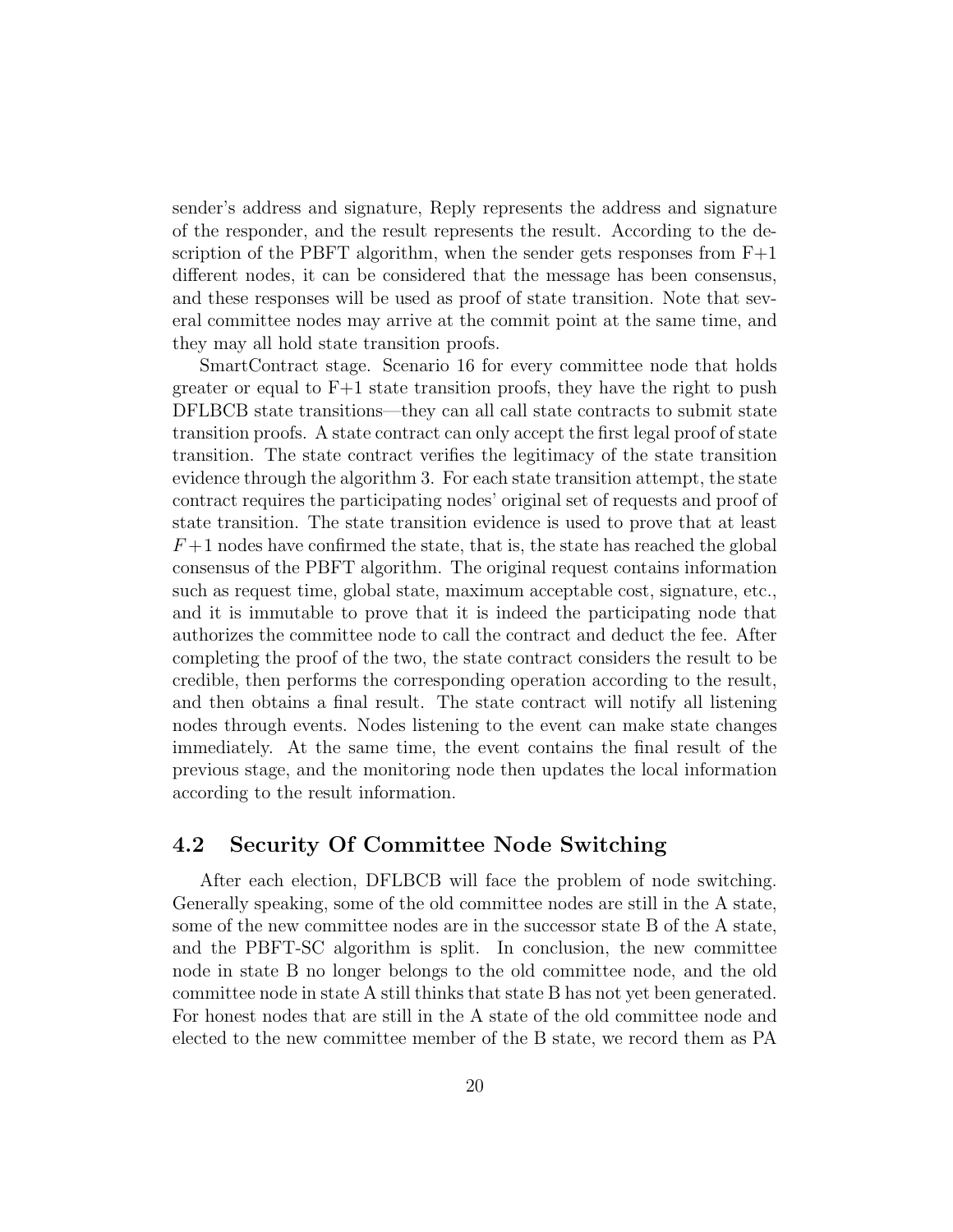nodes, which may happen as follows.

1. The PA node still in the A state increases the proportion of malicious nodes in the A state because some former AP nodes have transitioned to the B state 2. The new committee node in state B increases the proportion of malicious nodes in state B because some PA nodes do not reach the new state B

For case 1. PA nodes may agree on some information under the deception of malicious nodes, but because at least F+1 non-Byzantine nodes have completed Reply, PA nodes can't receive 2F+1 confirmations at any stage, so It is impossible for the PA nodes to agree on any misinformation, but may remain stalled. Furthermore, no matter what state the PA node is in, how high the proportion of malicious nodes is because the PA node is not a Byzantine node, the PA node will eventually be corrected by the state change event of the state contract.

For case 2. For a new committee node that is switching to the B state, it may take a while to switch to the new node. But these switching nodes are not subjectively malicious. For consensus requests, these nodes will reject the request because they have not completed the switch, and will not actively send malicious requests. Therefore, in the worst case, the system will be in a state of hiatus for some time. Eventually, these nodes will gradually complete the update under the synchronization of the state change event of the state contract.

To sum up, if the committee switch meets the fault tolerance requirements of PBFT, DFLBCB will be temporarily suspended in the worst case, and then the state contract will refresh the state of the committee node through the state change event. Therefore, the PBFT-SC consensus algorithm can guarantee the security of committee switching.

### 4.3 The Role Of Smart Contracts

Record global information and notify state switching. If it is complicated to simply use the PBFT algorithm to implement the secure switching of states, a set of algorithms for the secure connection of new and old states should be designed, such as the above-mentioned committee switching problem. The new committee node must design a set of information transfer protocol with the old committee node to ensure that the new committee node can learn the composition of the new committee from some old committee nodes, and at the same time ensure that the old committee node can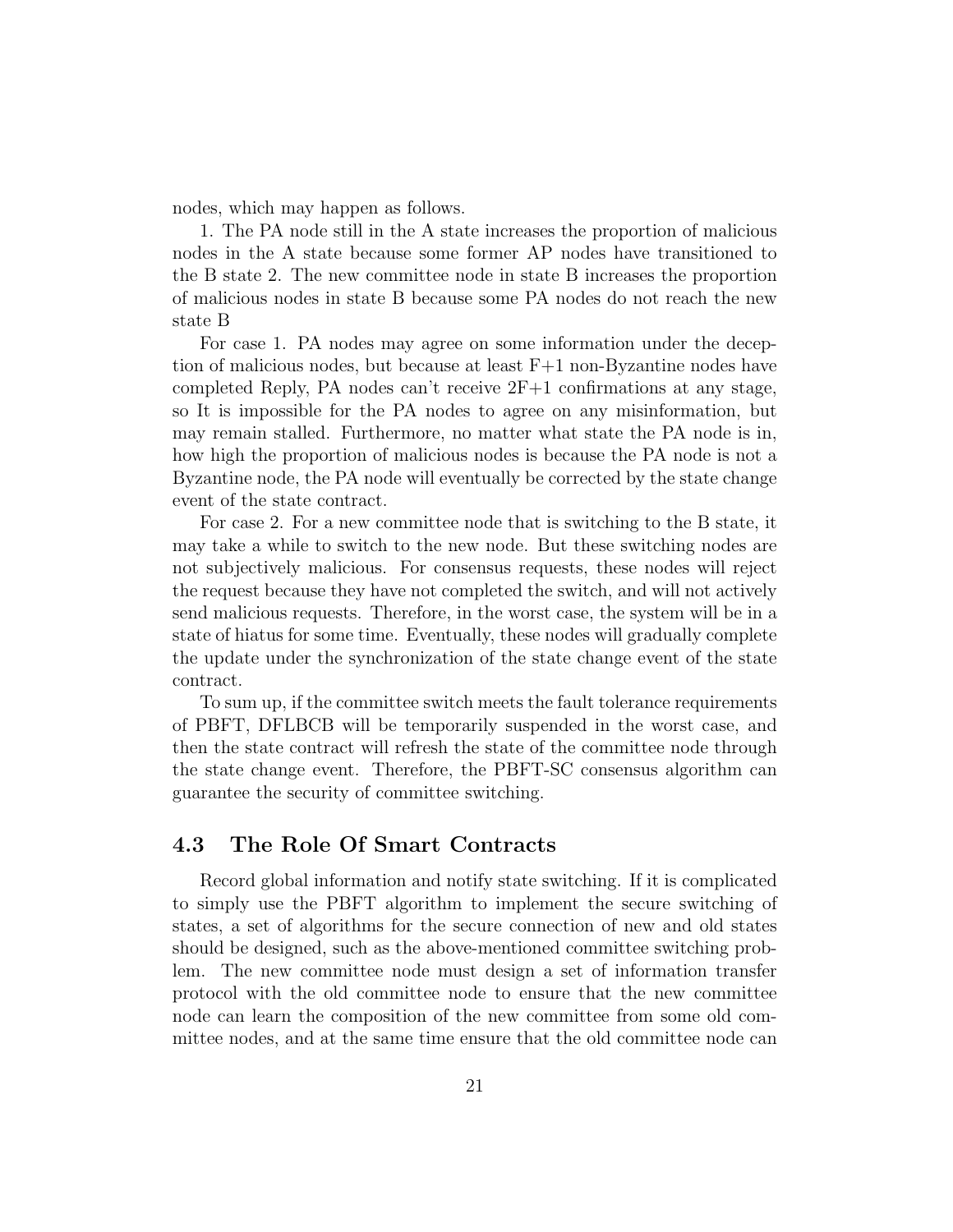safely exit or state transfer. The smart contract can also provide the initial consensus function. The project party can directly write the initial consensus information into the smart contract, and notify each node of the project's initialization data through events, thus avoiding the problem of incorrect configuration during project initialization. The global historical state and state transition evidence recorded by the smart contract can also help us check the running records and fault information of DFLBCB.

Efficient pledge. Registering in DFLBCB generates a fund pool, whether it is election pledge or model submission pledge, whenever the state contract verifies the first legal state transfer evidence, the state contract will extract the node information participating in the pledge. Since the information is signed by the participating nodes, it must be proved that the information is sent by the participating nodes, and the state contract can deduct the fees for the nodes participating in the pledge in the first call, avoiding the time-consuming of a single deduction.

Security is scalable. Currently, DFLBCB runs in a less malicious alliance environment, and DFLBCB may run in a more malicious environment in the future. Different security should correspond to different environments, so in order to realize the scalable consensus security of DFLBCB, we have introduced smart contracts. In a consortium environment, we can run the ETH private chain, and in a more malicious environment, we can directly use the ETH public chain and increase the difficulty of the election.

## 5 Rewards And Penalties

### 5.1 Common Behavior

| Events                                              | Rewards      | Punishments              |
|-----------------------------------------------------|--------------|--------------------------|
| Committee correct aggregation model                 | $+1$         | X                        |
| Committee evaluates model correctly                 | $+1$         |                          |
| Committee Submit State Contract Verification        | Algorithm 4  | X                        |
| Committee elected masternode and working            | Algorithm 5  |                          |
| Committee Node Unanswered                           | Х            | Exponentially decreasing |
| Committee actively responds                         | $+1$         |                          |
| Model not submitted after participating node pledge | X            | Linearly decreasing      |
| Participating nodes submit low quality models       | X            | Exponentially decreasing |
| Participating nodes submit high-quality models      | Algorithms 5 |                          |
| Participating nodes submit regular quality models   | Algorithms 6 |                          |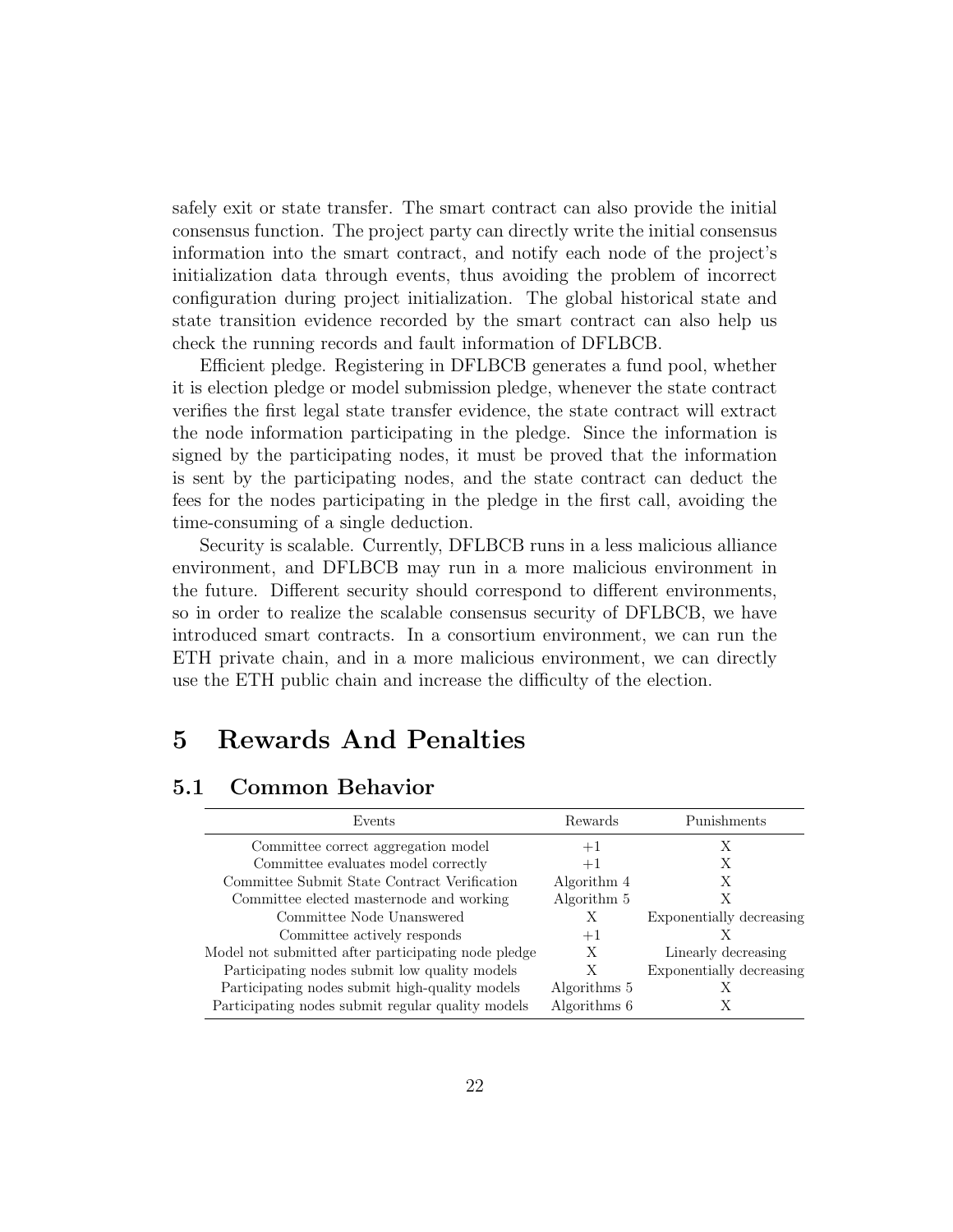### 5.2 Reward And Punishment Measures

algorithm 4 believes that if the fee for a committee node to call the state contract is greater or equal to the reward that can be obtained in this round, then there is no need for the node to actively call the state contract. Therefore, the algorithm tries its best to make the cost of calling the state contract less than or equal to the reward that can be obtained in this round. In this iteration, the total cost of calling a state contract is  $ts$ , the current price of gas is gp, the total prize pool in the system is  $tm$ , and gp remains unchanged when each committee node calls the smart contract. At this time, there are  $m$  nodes in total, the incentive score obtained is  $p_i$ , and the reward score obtained in this round is  $s$ .

Proof.

If the node submits to the state contract:

$$
\frac{p_n + s}{\sum_{n=1}^m p_i + s} * tm
$$

If the node does not commit to the state contract:

$$
\frac{p_n}{\sum_{n=1}^m p_i + s} * tm
$$

That is to prove:

$$
ts \ge \frac{p_n + s}{\sum_{n=1}^m p_i + s} * tm - \frac{p_n}{\sum_{n=1}^m p_i + s} * tm
$$
  

$$
\frac{tm*s}{\sum_{n=1}^m p_i + s} \ge ts
$$
  

$$
\frac{1}{\sum_{n=1}^m p_i + s} \le \frac{1 - \frac{ts}{tm}}{\sum_{n=1}^m p_i}
$$

$$
s >= \frac{ts * \sum_{n=1}^{m} p_i}{tm - ts}
$$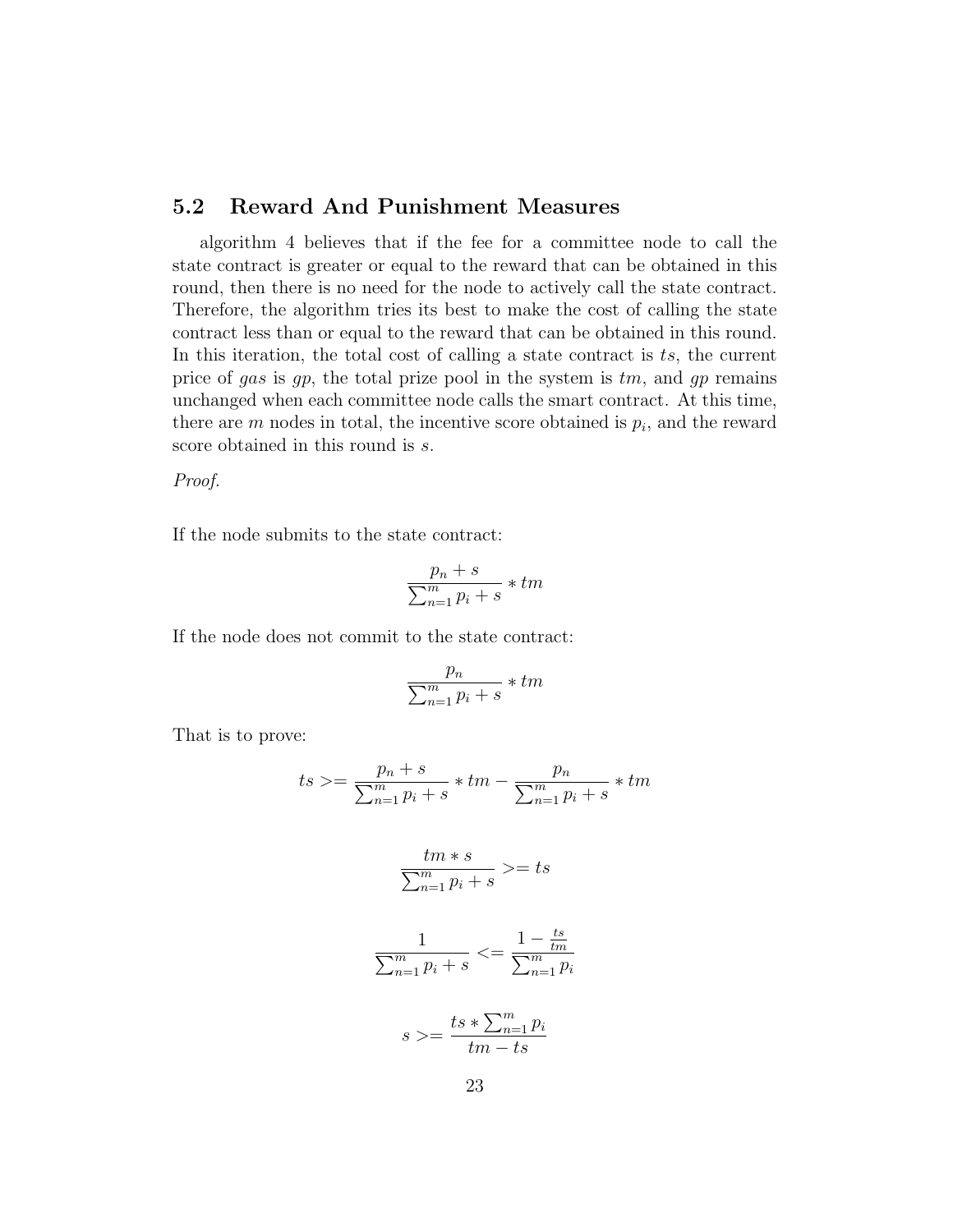Algorithm 5 believes that the consensus pressure on the main committee node is far greater than that of the ordinary committee node. Therefore, such nodes should be deployed to more powerful computers, which also means more rewards. The way we evaluate system stress relies on the amount of consensus information. The more consensus information, the more consensus tasks the main committee node undertakes. When a committee node collects F+1 Reply with the same result and submits it to the state contract, after the state contract is verified, it can know the approximate number of consensus messages at this stage. According to our design principles, after one iteration, the pressure on the main committee node on consensus requests is about 2 times that of other committee nodes, and the main committee node will receive *n* times the rewards generated by other positive responses.

$$
n = f(x) = 1 + x/100
$$

n is a coefficient between  $(1,2]$ , which is determined by the total number of consensus information at this stage. According to our experience, the (1,2] interval corresponds to all requests for the number of 100 nodes. For example, there are now 10 nodes sending out Request,  $n = f(10) = 1+10/100 = 1.1$ , if there are 100 nodes making requests now,  $n = f(100) = 1+100/100 = 2$ . The reason for this design is that the less information is requested in the system, the closer the pressure on the committee master node is to the pressure on other committee nodes, and the less reward.

Algorithm 6 believes that participating nodes submit models of general quality and high-quality models are beneficial to the operation of the system, especially the submission of high-quality models. Submitting low-quality models is not conducive to the operation of the system. Therefore, nodes that submit normal quality, high-quality models should be rewarded, and nodes that submit low-quality models should be penalized. Due to the nature of federated learning, the accuracy of the global model is generally higher than the local accuracy, and retraining the client based on the global model will lead to a decrease in the accuracy of the model.

Therefore, the system will reward the models with the highest quality, and discard the low-quality models generated by malicious nodes. We take the median of the model's accuracy ranking as the basic judgment value. Models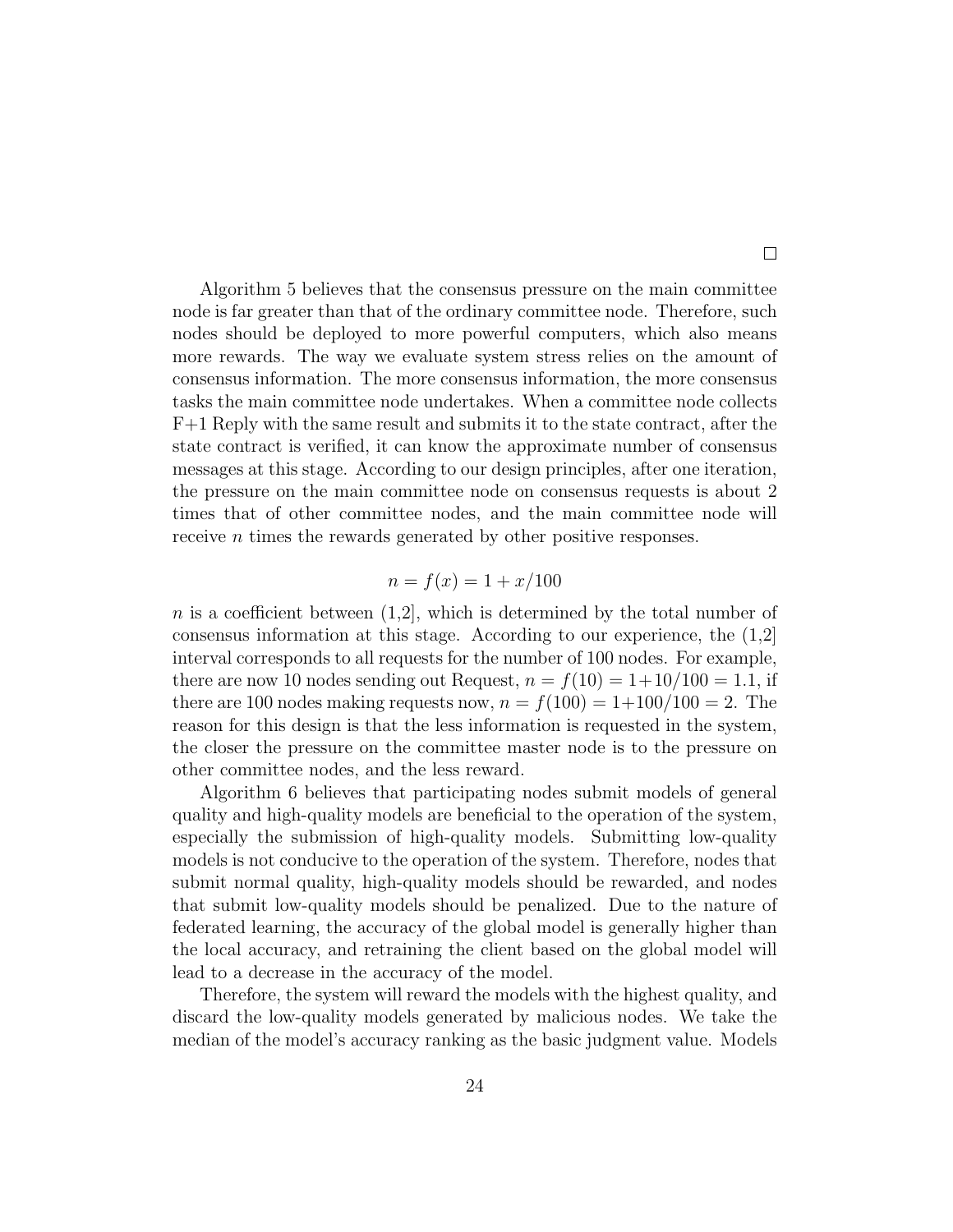higher than the basic judgment value will be rewarded. Participating nodes that are lower than the judgment value  $N\%$  will be regarded as malicious, and the pledged deposit will be deducted exponentially. At present, we have largely solved the situation that malicious nodes generate low-accuracy models to attack, but we still cannot solve the problem of lazy nodes and other attack methods.

Linear and exponential decrease of pledge deposit. Linearly decreasing means that the error will not cause too much damage to DFLBCB, but because the behavior is objectively malicious, the pledge is deducted in a linearly decreasing manner. Generally, 8% of the maximum pledge amount is deducted each time. The exponential decline means that this behavior will cause serious damage to DFLBCB, but DFLBCB initially believes that it does not have subjective maliciousness, so the initial deduction of the pledged deposit is not large. However, with the increase in the number of malicious behaviors, DFLBCB has to think that the behavior is subjectively malicious. Therefore, for this kind of behavior, DFLBCB deducts a small amount of pledge deposit from the node when the behavior occurs, to tolerate its objective malicious behavior. As the malicious behavior continued, DFLBCB penalized the node massively. Exponential functions happen to have similar properties, so DFLBCB calls this method of deposit deduction an exponentially decreasing method. Generally, we specify the following exponential deduction function as our default function.

$$
f(x) = 2^x
$$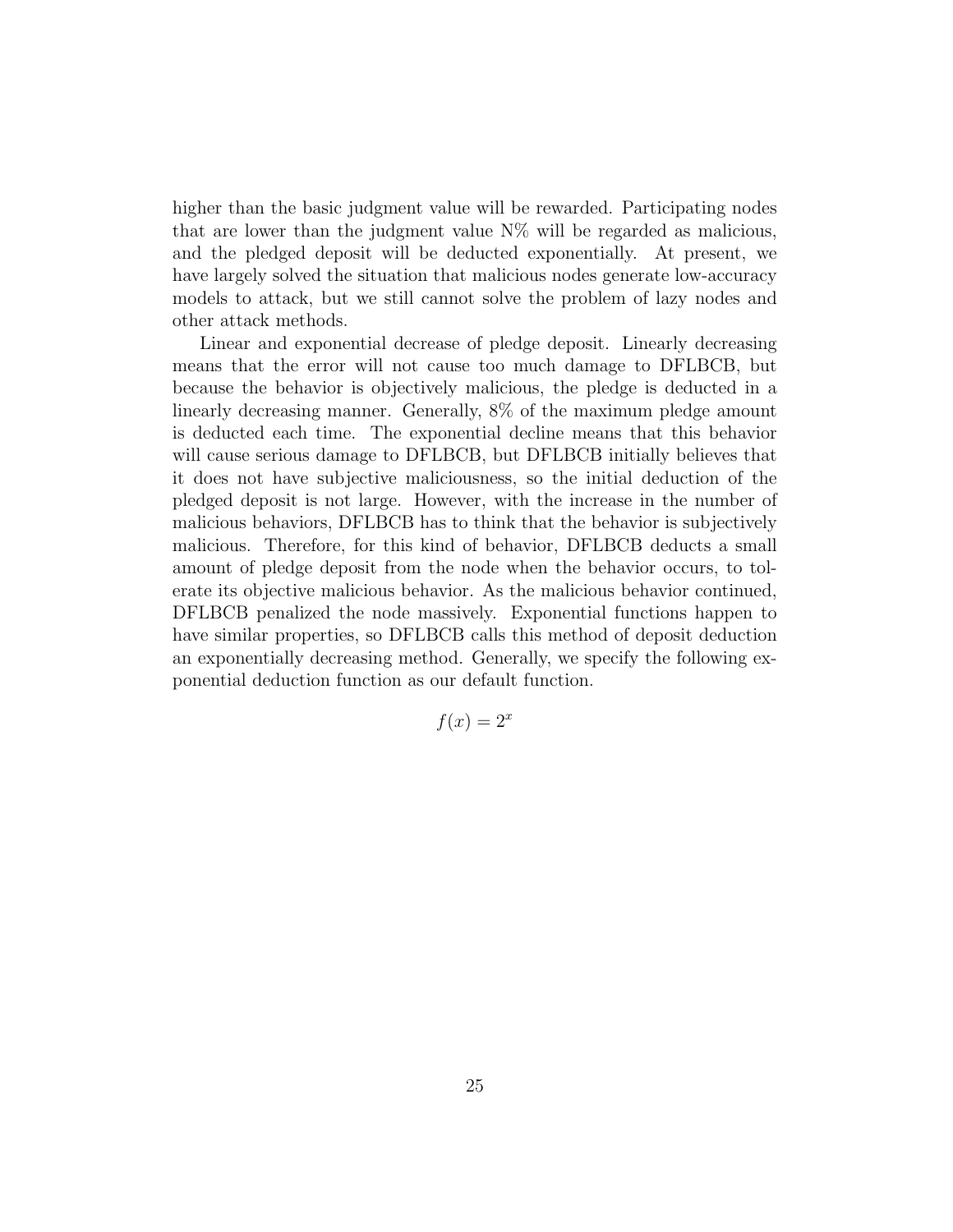#### Algorithm 4: Committee commits to state contracts

**Input:** Current incentive score for each node: $p_1, p_2, p_3...p_m$ ; The total amount of pledge deposit invested: $tm$ //Get the current remaining GAS before each contract call.;  $gas1 = msg.gas($ ); do something;  $gas2 = mg.gas$ ); //After each contract call, the current remaining GAS is obtained, and the total cost of GAS is calculated.;  $ts = gas2 - gas1;$ //After each contract call, the state contract is responsible for calculating the reward points in real time.;  $s = \frac{ts * \sum_{n=1}^{m} p_i}{tm - ts};$ The status contract records to the corresponding account  $+s$  reward points;

Algorithm 5: The committee is elected as the masternode and works normally

Input: The number of all unique consensus requests at this stage:RS;The score that the committee master node should get at this stage: $PS$ 

do something;

//Calculate the reward coefficient of the master node

 $s = (1 + RS/100) * PS;$ 

//After each contract call, the state contract is responsible for calculating the reward points in real time.;

The status contract records to the corresponding account  $+s$  reward points;

Algorithm 6: Participating nodes submit model quality

**Input:** Scores of submodels sorted: $s_1, s_2, s_2...s_m$ ; Malicious rate:*n*  $mids \leftarrow s_1, s_2, s_2...s_m$  median; for  $i \leftarrow 1$  to m do //punish if  $s_i < mids * n$  then Node  $i$  is judged to be malicious and will be punished; end //award if  $s_i > mids$  then Node  $i$  is judged as reward; discount=100 % \*  $(m - i - 1)/(m)$ end end 26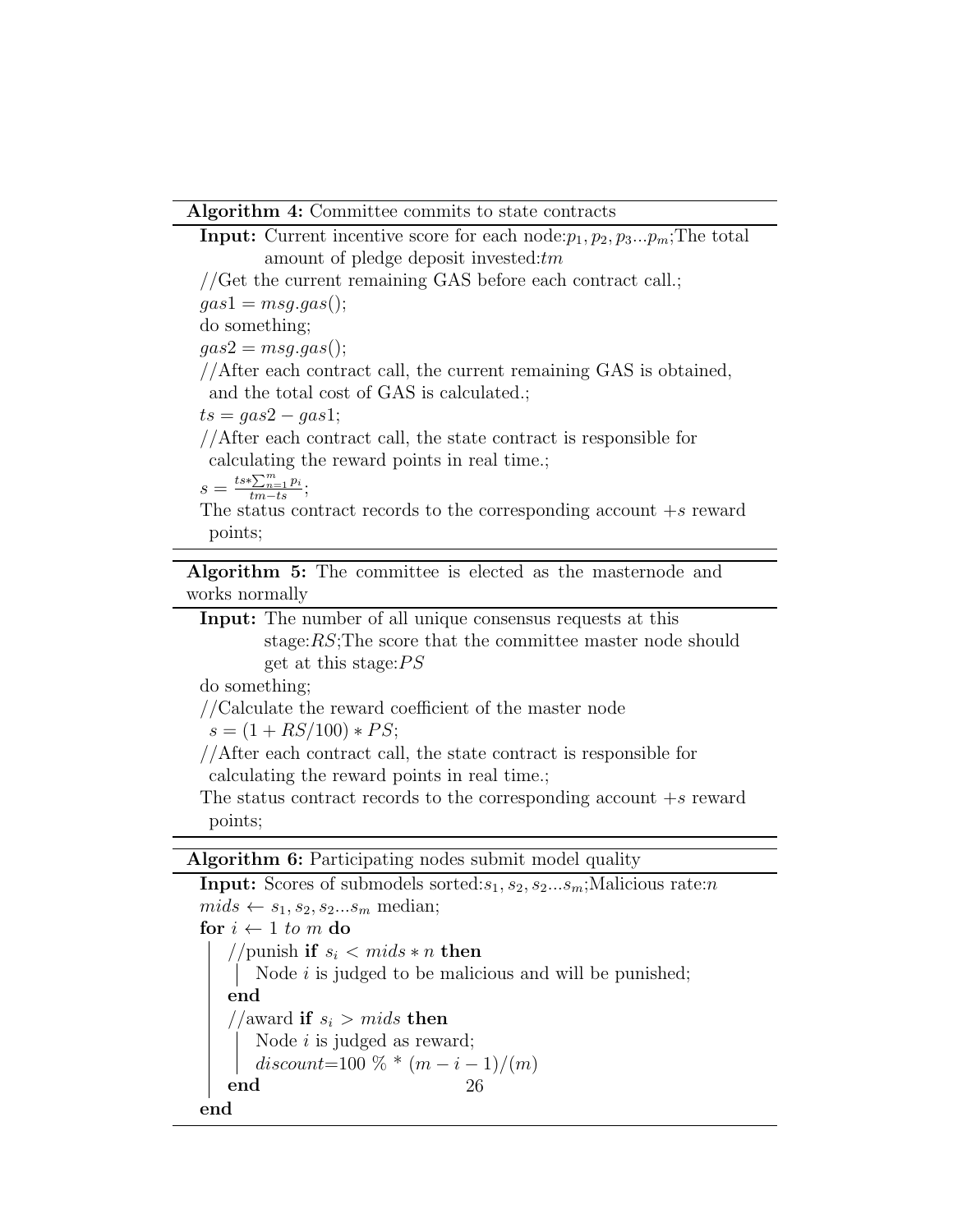## 6 Privacy Protection

#### 6.1 Basic Privacy Protection

The system relies on event notifications from smart contracts to achieve state transfer. Event notifications from smart contracts should not pass any private data. We should not use smart contracts to store private data. Smart contracts can only guarantee decentralized storage and cannot protect the privacy of data. When the submission stage and the work stage are transferred to the next stage, the problem of model exposure will be involved. Models submitted by all nodes should not be exposed to unrelated nodes in any way. So at this stage, we only use smart contracts for necessary notifications. For example, the election of committee nodes, the pledge of nodes, and the score of the final model, these parameters are the basis for non-participating nodes to participate in the system in the future. For private data, we only retain cryptographic evidence by uploading hash values. The global model obtained through aggregation is sent to participating nodes in a peer-to-peer interaction through committee nodes.

### 6.2 Differential Privacy Protection

Federated learning is also a privacy-preserving method, but recent studies have found the risk of leakage of sub-models[\[5\]](#page-34-7). For the above-mentioned basic privacy protection, privacy protection can only be achieved when all committee nodes are completely honest. In detail, each committee node will be exposed to sub-model information submitted by participating nodes, and the dishonesty of a committee will expose to all sub-models. There are many choices in the choice of privacy technology, including differential privacy[\[1\]](#page-34-8), secure multi-party computation[\[7\]](#page-34-9), homomorphic encryption, and other methods. If homomorphic encryption or secure multi-party computation is used, committee members cannot judge the quality of the model. Because such algorithms inherently make the data available and invisible, this makes the committee node invisible to the quality of the submodel. This also leaves the committee with no way of judging the quality of a model.

Therefore, we apply differential privacy technology to DFLBCB. Differential privacy technology protects against model flipping attacks by adding noise to the model. The model submitted through differential privacy is a model visible to the committee, so the committee can judge the model. We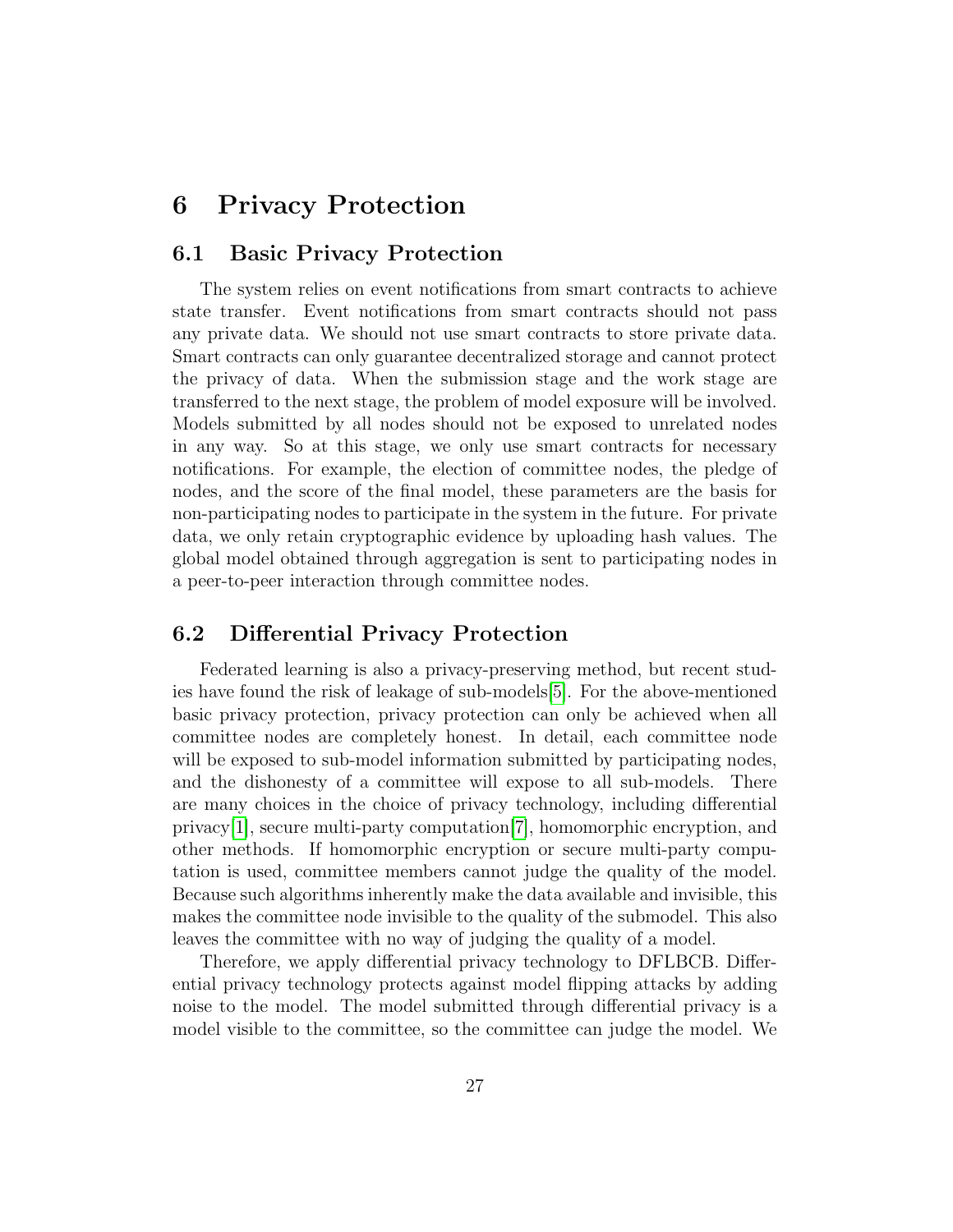believe that the committee must undertake the identification and elimination of malicious nodes. Even if it only depends on the accuracy of the model, there is no way to determine the quality of a model. However, we still believe that with the progress of theory, making the Committee nodes master more information is the key to identifying malicious nodes.

## 7 Experiments and Analysis

### 7.1 Application Of Differential Privacy In DFLBCB

We first verified the application of differential privacy and performed 150 decentralized federated learning training on the MINST dataset under the differential privacy levels of  $EPS$  of 0.5, 1, 2, 4, and 8. The specific data are as follows as shown in the figure.



As shown in the figure, we verified the differential privacy method proposed in the paper [\[1\]](#page-34-8) in the decentralized federated learning system. The larger the EPS, the stronger the protection effect of differential privacy, but the availability of data also decreases, which is reflected in the decrease in the accuracy of the model. In the above experiments, when  $EPS = 0.5$ , the availability of data decreases severely, and when  $EPS = 1, 2, 4, 8$ , the availability of data decreases slightly, but the decrease is not large. Therefore, we recommend finding a balance between privacy protection and data availability. Different data have different effects on applying differential privacy,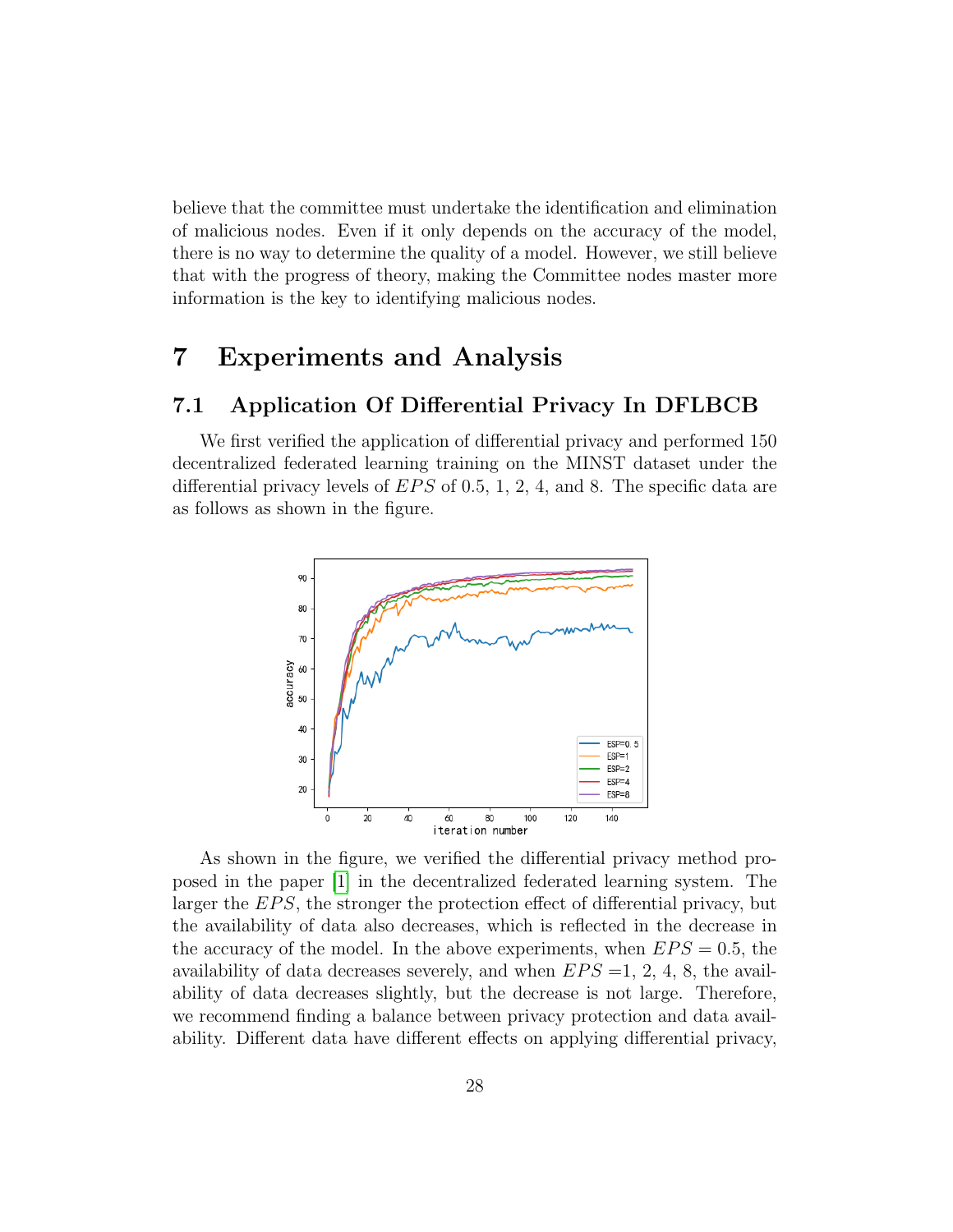and it is difficult to find a general privacy protection level. We, therefore, propose to pre-test the performance of differential privacy on the dataset.

### 7.2 DFLBCB Performance

Based on the differential privacy experiments, we obtained the performance parameters of DFLBCB. The figure below shows the relationship between the number of iterations and the time-consuming.



As shown, the average time per iteration is about 175 seconds. From the experimental results, we can see that most rounds take average time, but some rounds take significantly higher time than others. After analyzing the logs of these rounds, we found that these rounds spent a lot of time in the invocation of the state contract. Therefore, we speculate that the reason for the fluctuation is the probability of mining. Mining is essentially a probabilistic problem, and the block time is only an expected value. In the case of a few experimental rounds, there may be a delay of tens of seconds.

The figure below shows the change of the local model accuracy growth curve and the global model accuracy growth curve of a node node in a committee node.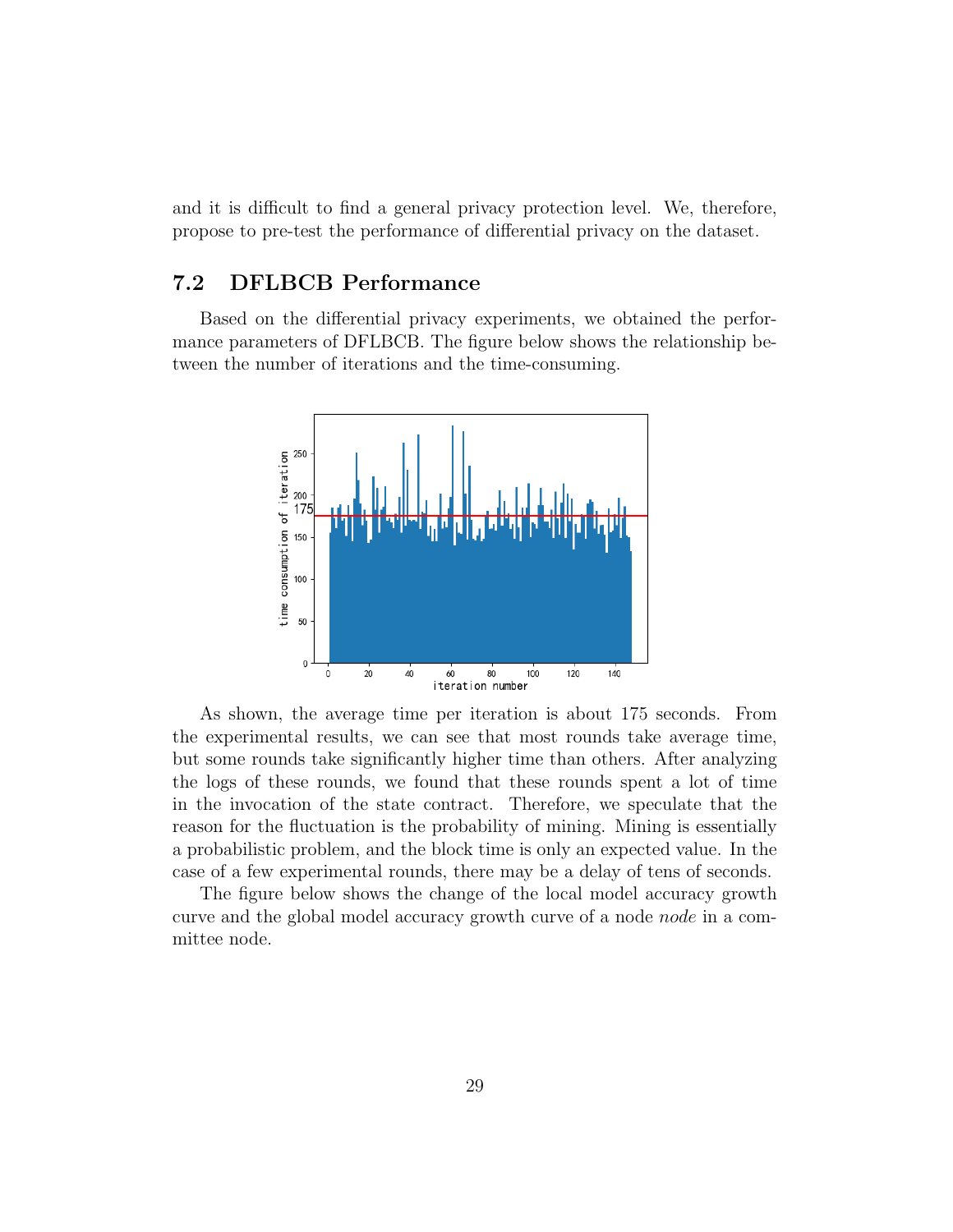

It is very obvious that the model of node node gradually moves closer to the accuracy of the global model with the help of DFLBCB. Judging from the changing trend of the node node, the node will infinitely approach the accuracy of the global model after more rounds of training.

The following figure is the proportion of time spent in the four states of DFLBCB.



Among them, the *work* stage accounts for the largest proportion, which means that in one iteration, this stage consumes the most time. In the work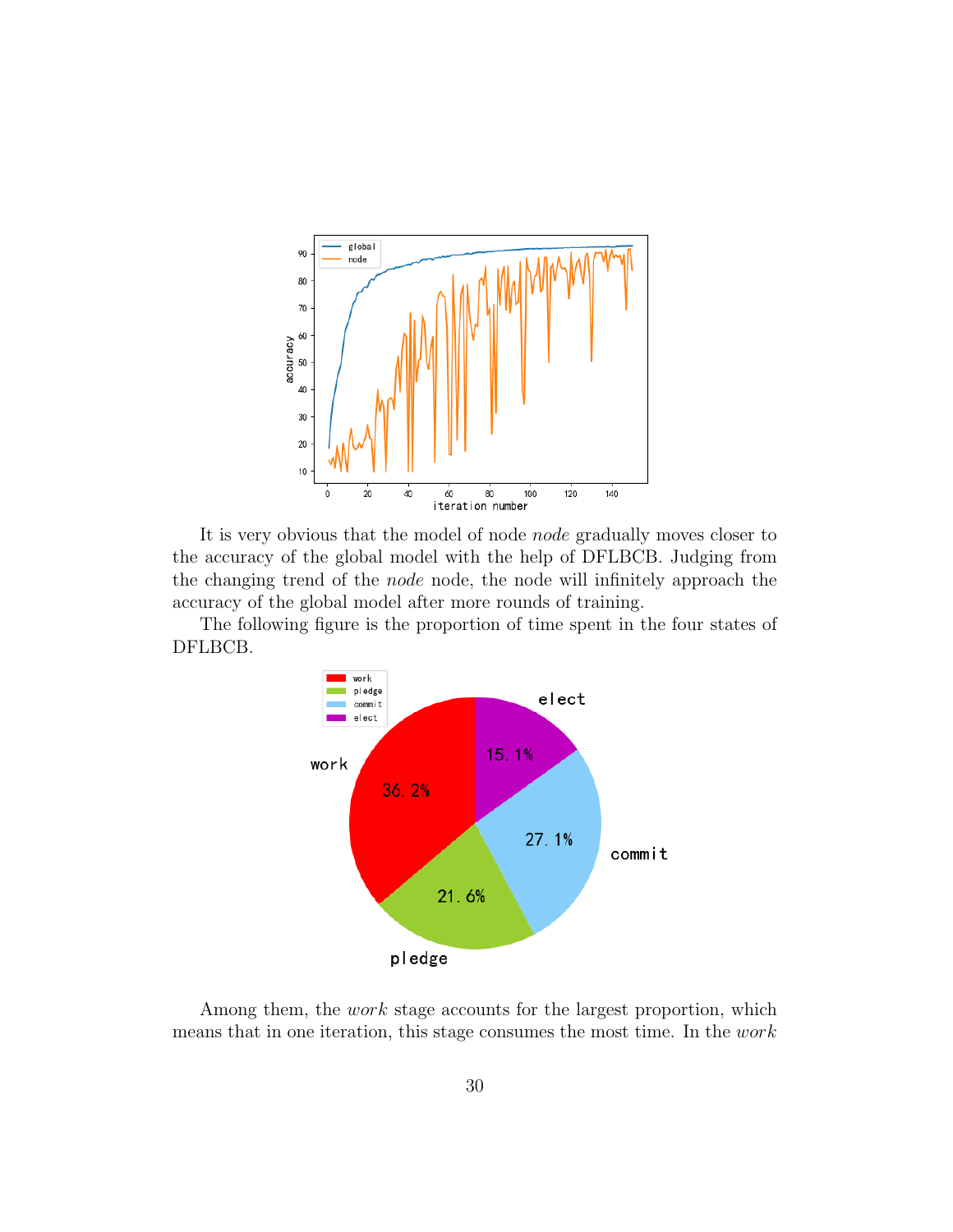stage, the main task of the committee node is to measure the quality of the model and aggregate sub-models, so it takes a lot of time in this stage. The time-consuming of this stage is linearly related to the size of the test set and the number of participating nodes, indicating that the larger the test set and the more participating nodes, the more time-consuming this stage will be. The second is the model stage, in which the trained sub-model needs to be submitted, and the training process is time-consuming, so this stage occupies 27.1% of the time consumption of DELBCC.

The figure below shows the time taken for a message sent by a committee node node to DFLBCB and passed consensus.



As shown in the figure, most of the consensus requests are completed within 5 seconds, because we set the aggregation time of requests to 5 seconds when we conducted our experiments. When a message is not aggregated in the first requested aggregation window, it must wait for the second aggregation window. In addition to the time consumption of network transmission and consensus, the time consumption of most messages is concentrated within 5 seconds, and almost all messages can complete consensus within 15 seconds.

The figure below shows the relationship between the running time of a committee node node and the total amount of consensus requests sent.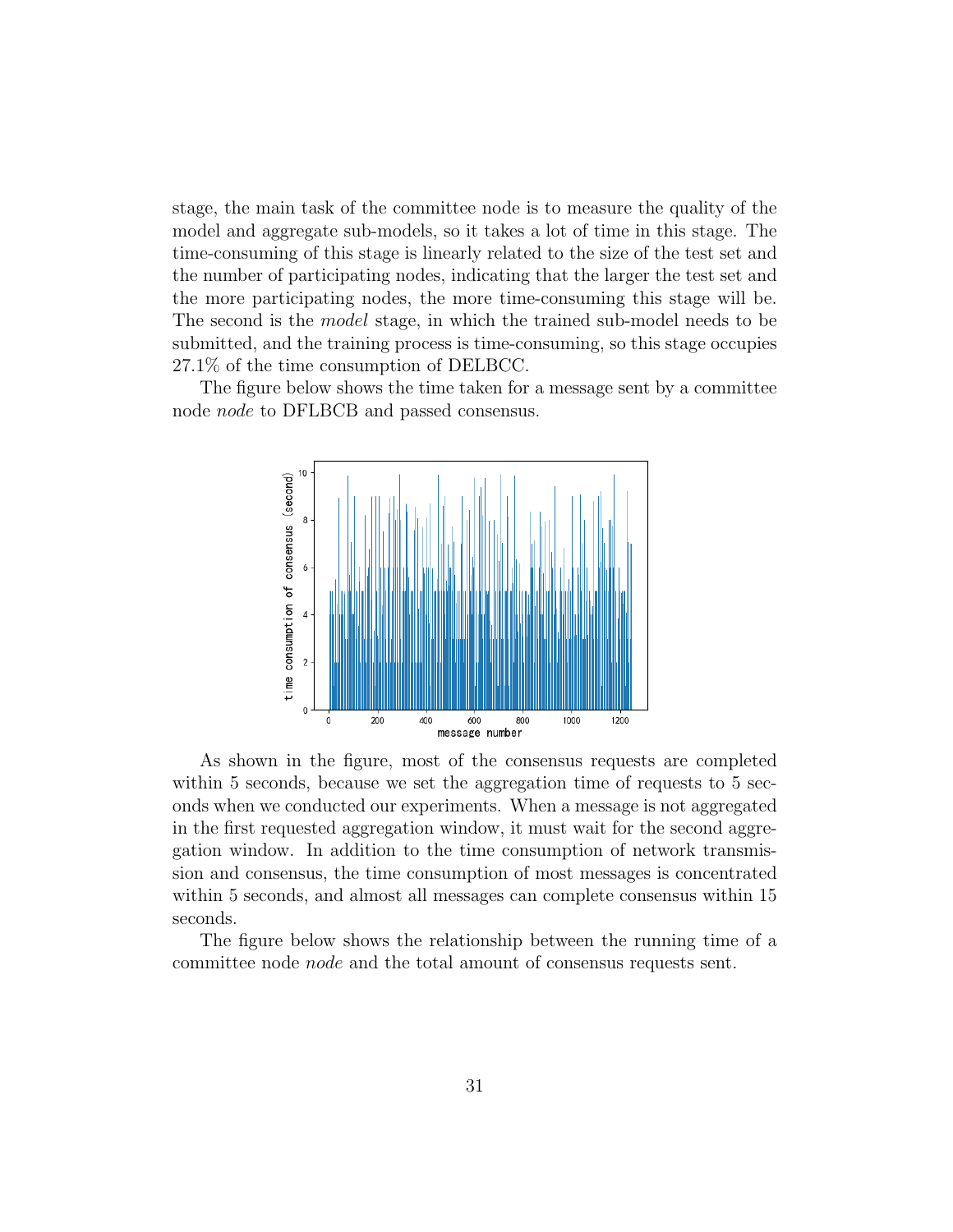

As shown in the figure, the hourly consensus message increment of this node is the same, indicating that the running time of each process is stable. Under the MINIST dataset, a node generates about 120 consensus data per hour. Of course, in different scenarios, due to the scale of participating nodes, the time-consuming of sub-model training and the time-consuming of submodel testing are different, and the total amount of consensus generated by nodes per hour is also different. Or due to human intervention, the total amount of consensus generated every hour will fluctuate to varying degrees.

As shown in the figure below, we tested the performance of DFLBCB. We increment each node by 5 and test the time required for each iteration separately. To reflect the performance of DFLBCB as much as possible, we do not load any training tasks on DFLBCB. Limited by the performance of the lab server, we load up to 50 nodes on this server.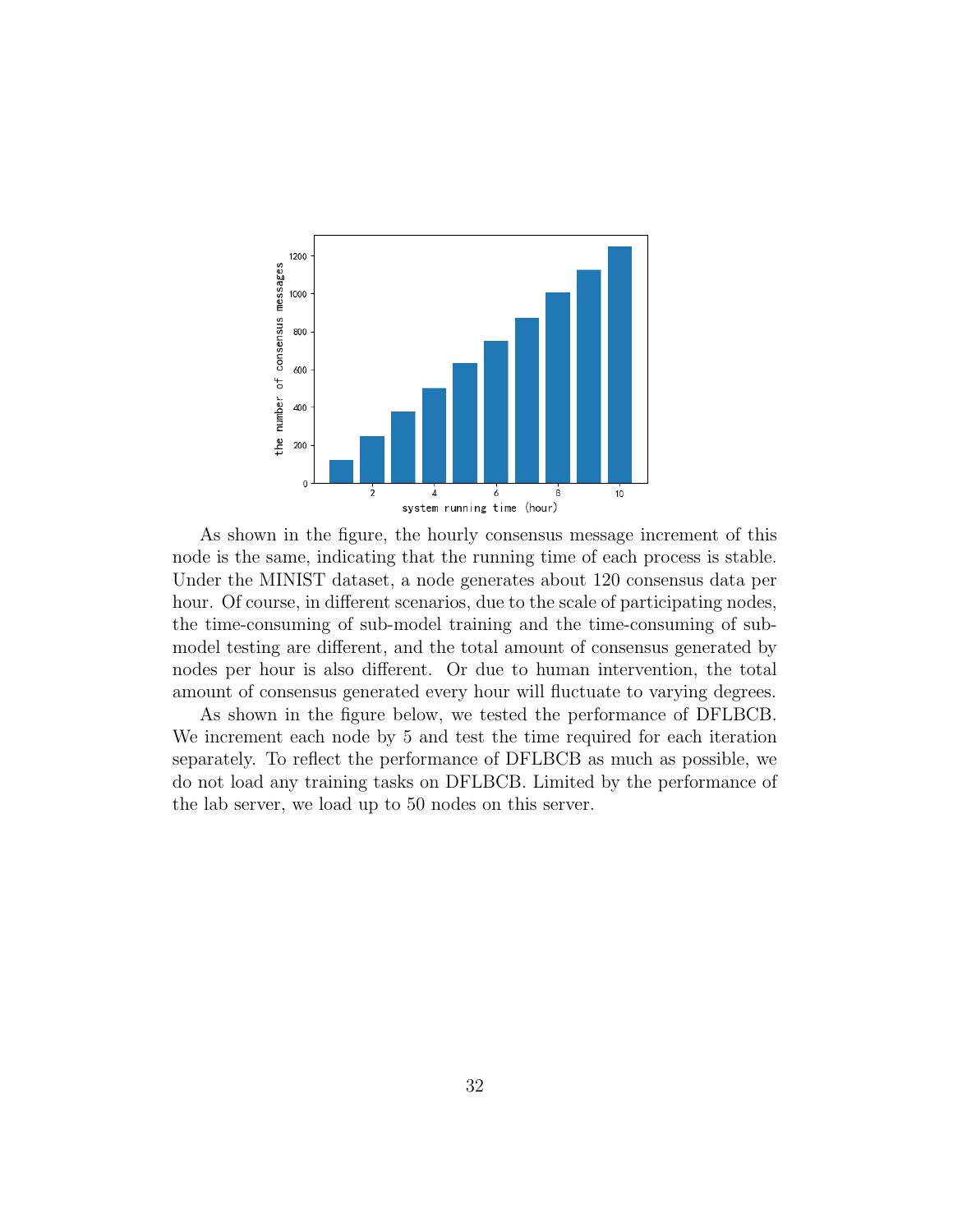

According to our expectation, the overall pressure of DFLBCB should be a power function with the number of nodes as a variable. The time consumption of DFLBCB is generally composed of two aspects, one is the consensus consumption, and the other is the related calculation consumption of the model. Since our experiments exclude the second consumption, all consumption of DFLBCB comes from consensus consumption. The consensus mechanism also consists of two parts, one is consumed by the PBFT algorithm, and the other is consumed by smart contract calls. Smart contract calls are constant to a certain extent. Because the consensus evidence generated by 5 nodes and 50 nodes is not significantly different in data magnitude. The other part is the time-consuming operation of the PBFT algorithm. From the behavior of the PBFT algorithm, the PBFT algorithm is time complexity of  $O(n^2)$ . In summary, in our experimental environment, the overall pressure of DFLBCB is a power function with the number of nodes as a variable.

From the overall experimental results, the increment of the iteration time caused by each increment of 5 nodes shows an increasing trend. In the experiments of 5-25 nodes, the consensus requests generated by each node have not put pressure on the server, so in these experiments, the time-consuming increment is relatively gentle. In experiments with 30-25 nodes, the consensus requests of each node gradually exhausted the computing resources of the server. Therefore, in these experiments, the time-consuming incremental rises faster. We predict that more nodes can be accommodated during periods where time-consuming increments are gentler if the simulations are run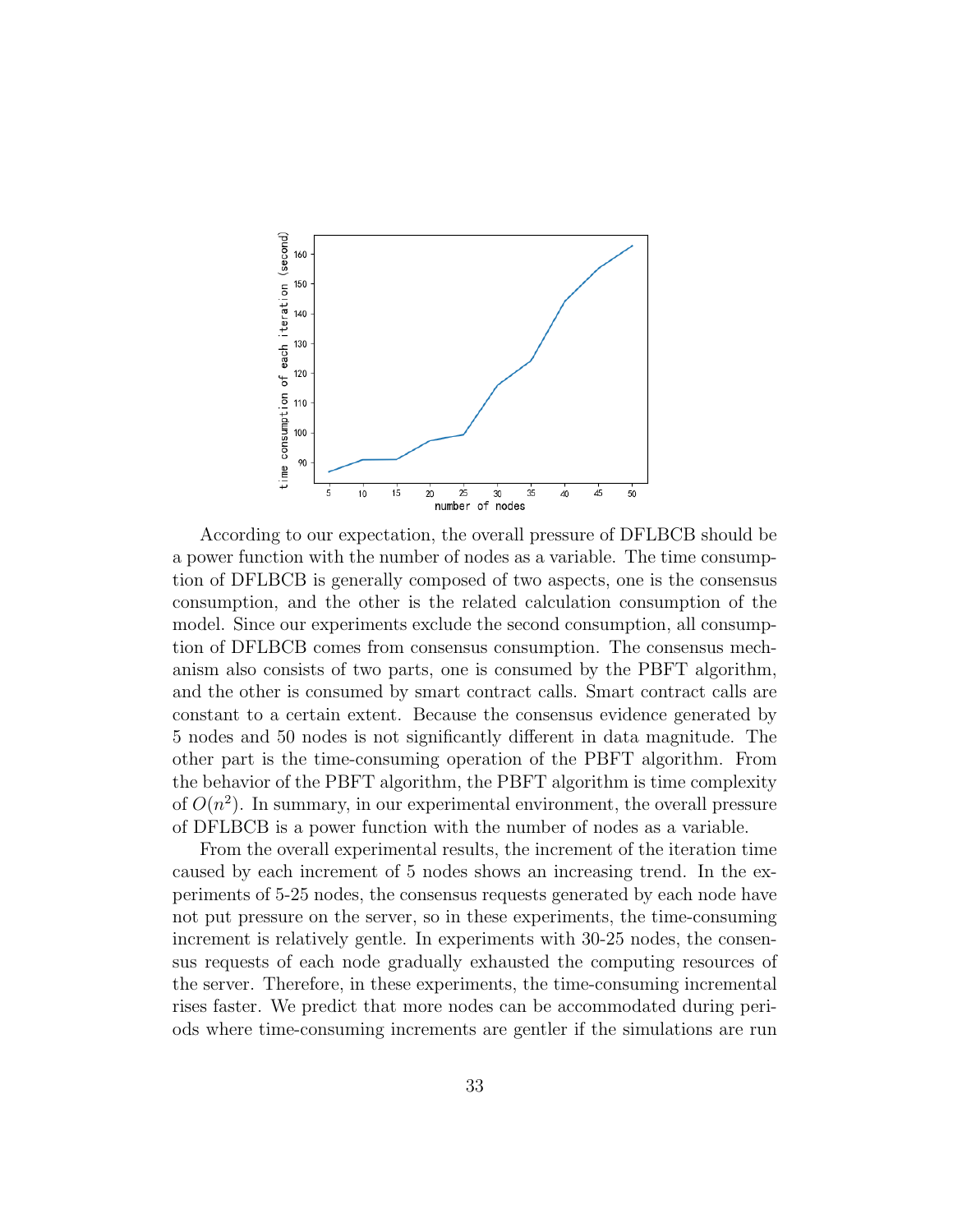on higher-performance servers. Similarly, when simulation experiments are performed on lower-performance servers, fewer nodes can be accommodated during periods where the time-consuming increment is relatively flat.

### 8 Future Work

We designed and implemented a decentralized support system for federated learning. We made the following contributions:

1. We divide a round of federated learning processes into four stages to prevent replay attacks, use smart contracts to speed up staking and save global states, and design a state transfer scenario between the PBFT algorithm and smart contracts.

2. We bind the accuracy of the model to the currency and save the consensus results in advance through smart contracts. We believe that the main purpose of decentralized federated learning is to obtain models with high accuracy, so the value carrier of decentralized systems lies in the accuracy of the global model. After we bind the accuracy of the model to the value, we express the value of the model in the form of currency. This allows us to better implement the reward and punishment mechanism.

3. We try to use differential privacy to protect the privacy of participating nodes in a decentralized federated learning system. In order to better judge the quality of the model, we open the visibility of the committee node to the sub-model, so we do not use homomorphic encryption to protect user privacy.

Of course, there are still many shortcomings in our design, and we will continue to solve these problems:

1. The model evaluation algorithm we provide is too simple and can only defend against low-level attacks, but cannot defend against well-designed attacks. According to the experimental results, when the participating nodes finally obtain the global model and train it, the accuracy of the trained model will be lower than that of the global model. For the above reasons, the accuracy of the trained model is lower than that of the untrained model. Therefore, for a node, the best practice is not to train the data but to directly submit the global model just acquired. Therefore, the evaluation algorithm of the model is still a point we need to continue to explore.

2. At present, we cannot solve the problem of participating nodes leaking the global model. If a node participates in training and obtains the global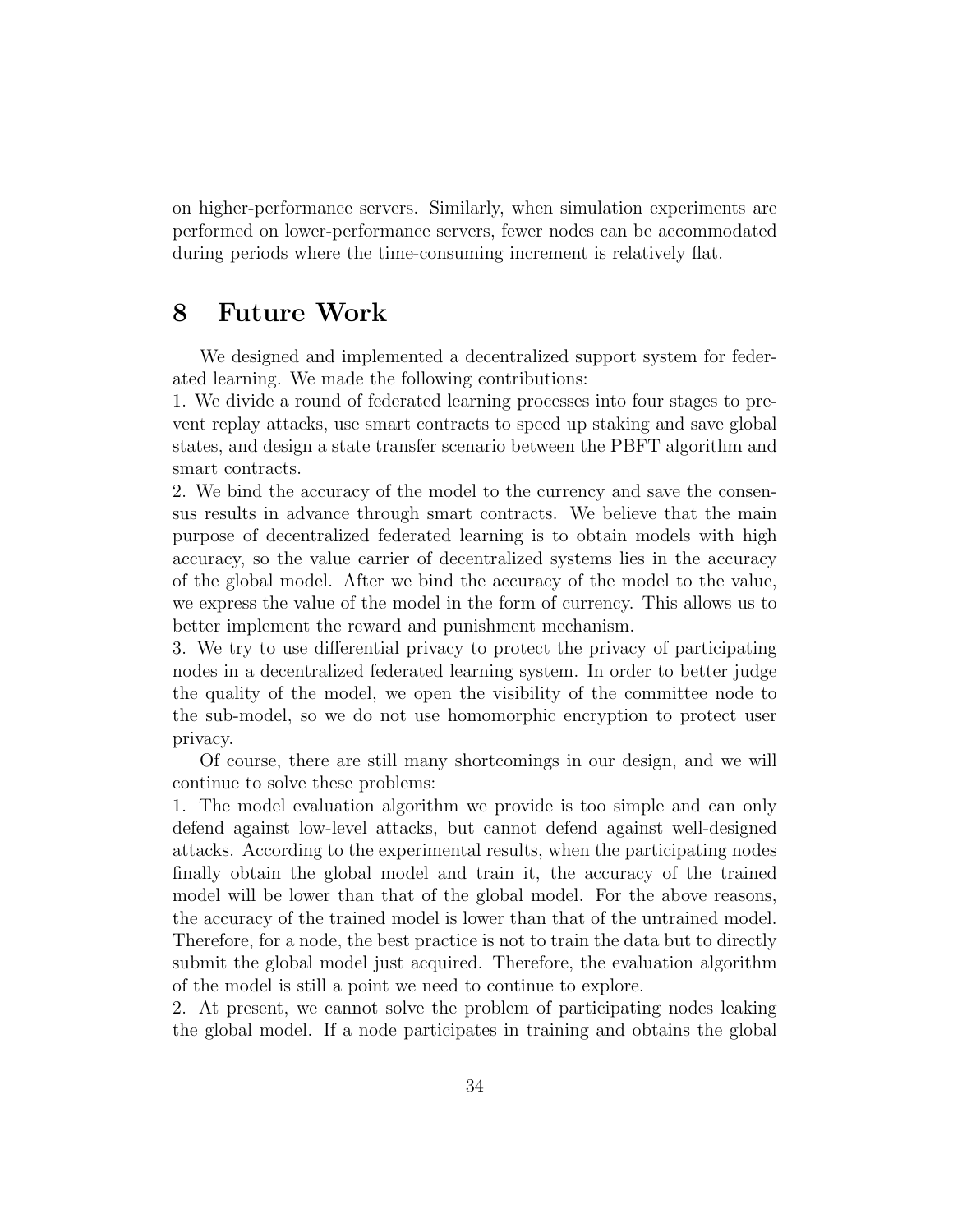model, for some benefit, the node leaks the model to unrelated nodes, which causes an objective double-spending problem. In our next research, we will explore the strong binding relationship between the realization model and the currency.

## References

- <span id="page-34-8"></span>[1] Martin Abadi et al. "Deep learning with differential privacy". In: Proceedings of the 2016 ACM SIGSAC conference on computer and communications security. 2016, pp. 308–318.
- <span id="page-34-1"></span>[2] Vitalik Buterin et al. Ethereum: A next-generation smart contract and decentralized application platform. 2014.
- <span id="page-34-6"></span>[3] Miguel Castro, Barbara Liskov, et al. "Practical byzantine fault tolerance". In: OsDI. Vol. 99. 1999. 1999, pp. 173–186.
- <span id="page-34-5"></span>[4] Morris J Dworkin et al. "SHA-3 standard: Permutation-based hash and extendable-output functions". In: (2015).
- <span id="page-34-7"></span>[5] Matt Fredrikson, Somesh Jha, and Thomas Ristenpart. "Model inversion attacks that exploit confidence information and basic countermeasures". In: Proceedings of the 22nd ACM SIGSAC conference on computer and communications security. 2015, pp. 1322–1333.
- <span id="page-34-2"></span>[6] Craig Gentry. A fully homomorphic encryption scheme. Stanford university, 2009.
- <span id="page-34-9"></span>[7] Oded Goldreich. "Secure multi-party computation". In: Manuscript. Preliminary version 78 (1998), p. 110.
- <span id="page-34-0"></span>[8] Peter Kairouz et al. "Advances and open problems in federated learning". In: Foundations and Trends@ in Machine Learning  $14.1-2$  (2021), pp. 1–210.
- <span id="page-34-4"></span>[9] Jun Li et al. "Blockchain assisted decentralized federated learning (bladefl): Performance analysis and resource allocation". In: IEEE Transactions on Parallel and Distributed Systems (2021).
- <span id="page-34-3"></span>[10] Lingjuan Lyu, Han Yu, and Qiang Yang. "Threats to federated learning: A survey". In:  $arXiv$  preprint  $arXiv:2003.02133$  (2020).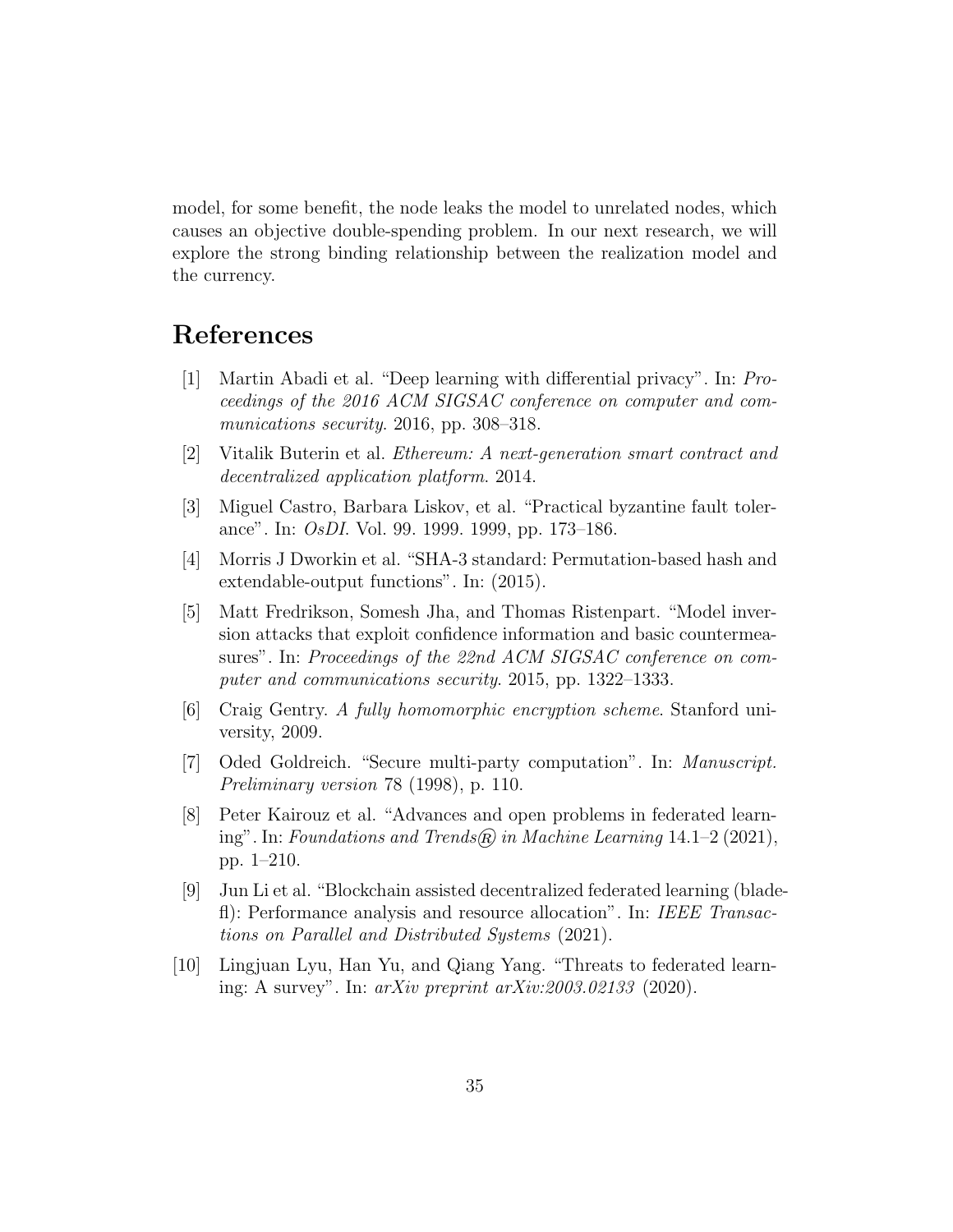- <span id="page-35-3"></span>[11] Umer Majeed and Choong Seon Hong. "FLchain: Federated learning via MEC-enabled blockchain network". In: 2019 20th Asia-Pacific Network Operations and Management Symposium (APNOMS). IEEE. 2019, pp. 1–4.
- <span id="page-35-0"></span>[12] Brendan McMahan et al. "Communication-efficient learning of deep networks from decentralized data". In: Artificial intelligence and statistics. PMLR. 2017, pp. 1273–1282.
- <span id="page-35-9"></span>[13] Victor S Miller. "Use of elliptic curves in cryptography". In: Conference on the theory and application of cryptographic techniques. Springer. 1985, pp. 417–426.
- <span id="page-35-10"></span>[14] Du Mingxiao et al. "A review on consensus algorithm of blockchain". In: 2017 IEEE international conference on systems, man, and cybernetics (SMC). IEEE. 2017, pp. 2567–2572.
- <span id="page-35-1"></span>[15] Satoshi Nakamoto. "Bitcoin: A peer-to-peer electronic cash system". In: Decentralized Business Review (2008), p. 21260.
- <span id="page-35-7"></span>[16] Christodoulos Pappas et al. "Ipls: A framework for decentralized federated learning". In: 2021 IFIP Networking Conference (IFIP Network $ing)$ . IEEE. 2021, pp. 1–6.
- <span id="page-35-5"></span>[17] Shiva Raj Pokhrel and Jinho Choi. "A decentralized federated learning approach for connected autonomous vehicles". In: 2020 IEEE Wireless Communications and Networking Conference Workshops (WCNCW). IEEE. 2020, pp. 1–6.
- <span id="page-35-6"></span>[18] Yuanhang Qi et al. "Privacy-preserving blockchain-based federated learning for traffic flow prediction". In: Future Generation Computer Systems 117 (2021), pp. 328–337.
- <span id="page-35-4"></span>[19] Youyang Qu et al. "A blockchained federated learning framework for cognitive computing in industry 4.0 networks". In: IEEE Transactions on Industrial Informatics 17.4 (2020), pp. 2964–2973.
- <span id="page-35-8"></span>[20] Paritosh Ramanan and Kiyoshi Nakayama. "Baffle: Blockchain based aggregator free federated learning". In: 2020 IEEE International Conference on Blockchain (Blockchain). IEEE. 2020, pp. 72–81.
- <span id="page-35-2"></span>[21] Abhijit Guha Roy et al. "Braintorrent: A peer-to-peer environment for decentralized federated learning". In: arXiv preprint arXiv:1905.06731 (2019).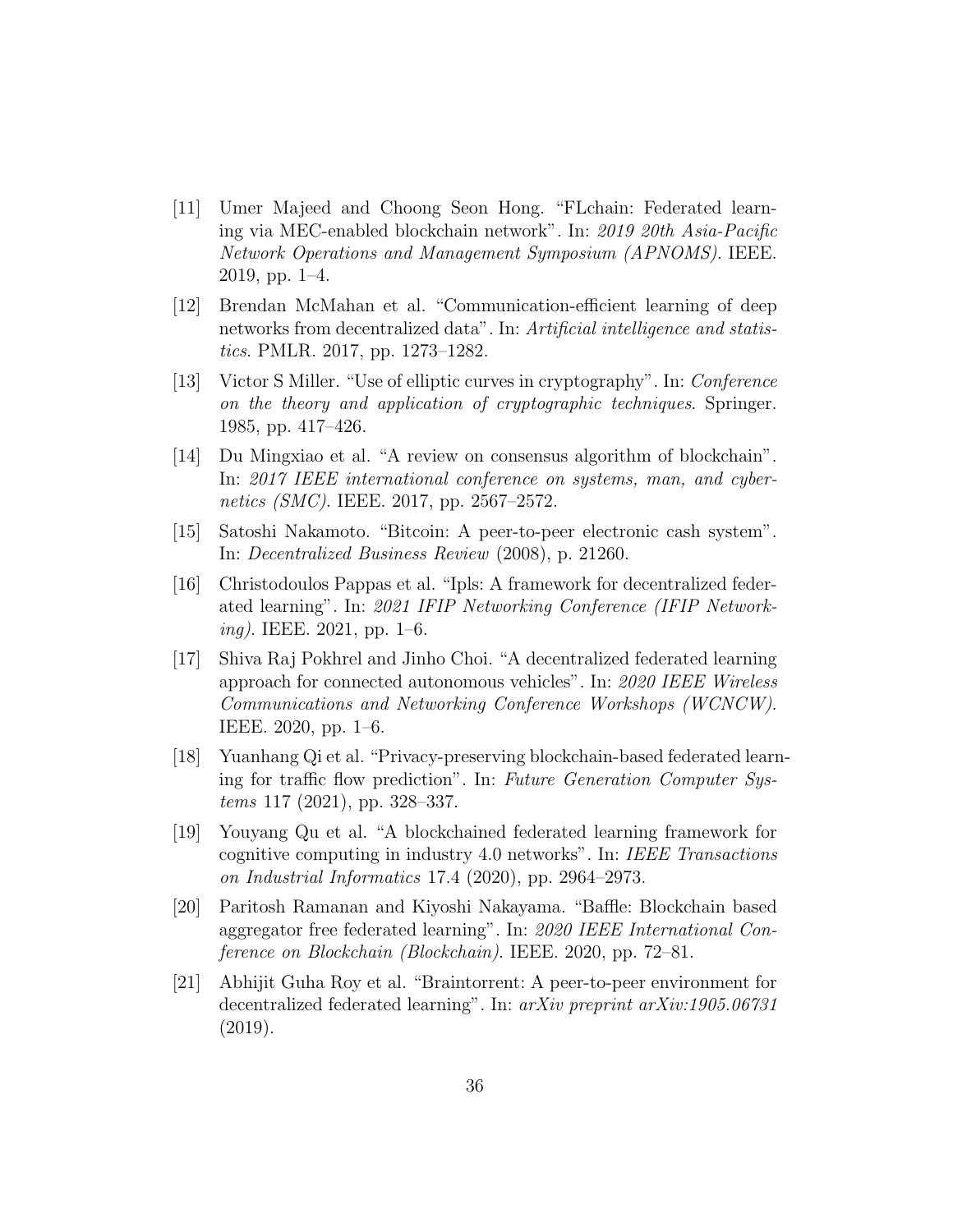- <span id="page-36-2"></span>[22] Sarwar Sayeed and Hector Marco-Gisbert. "Assessing blockchain consensus and security mechanisms against the 51\% attack". In: Applied Sciences 9.9 (2019), p. 1788.
- <span id="page-36-0"></span>[23] Jiasi Weng et al. "Deepchain: Auditable and privacy-preserving deep learning with blockchain-based incentive". In: IEEE Transactions on Dependable and Secure Computing 18.5 (2019), pp. 2438–2455.
- <span id="page-36-1"></span>[24] Xin Wu et al. "FedBC: blockchain-based decentralized federated learning". In: 2020 IEEE International Conference on Artificial Intelligence and Computer Applications (ICAICA). IEEE. 2020, pp. 217–221.
- <span id="page-36-3"></span>[25] Congcong Ye et al. "Analysis of security in blockchain: Case study in 51%-attack detecting". In: 2018 5th International Conference on Dependable Systems and Their Applications (DSA). IEEE. 2018, pp. 15– 24.

### nomenclature

- accuracy-value curve A curve drawn by a number of points that describes the relationship between the accuracy of the model and the value.
- commit status Participating nodes that are determined to participate in this round and pledge in the pledge state must submit the locally trained sub-model.
- committee node Committee nodes are elected by registered nodes and are the main force for transaction processing in DFLBCB.
- election status Registered nodes can participate in the election in the election state, and ordinary nodes that are successfully elected will become committee nodes.
- malicious node A node with behavior that disrupts the normal operation of DFLBCB.
- normal node All nodes that are registered but not participating in the current running of DFLBCB.
- offline consensus Consensus on good specifications in advance at DFLBCB.